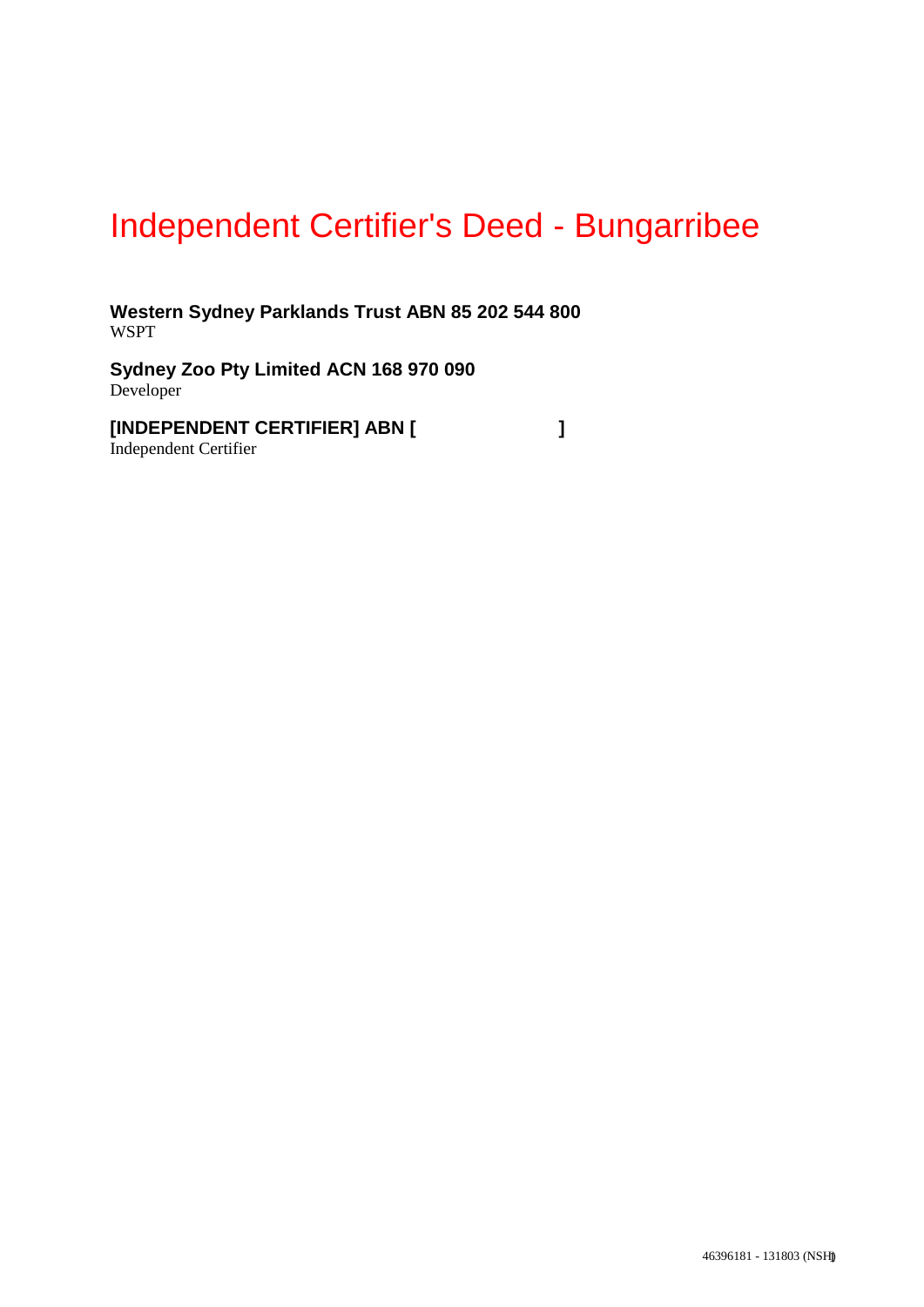## **Table of contents**

| $\mathbf 1$ . |                                                             |  |  |  |  |  |
|---------------|-------------------------------------------------------------|--|--|--|--|--|
|               | 1.1                                                         |  |  |  |  |  |
| 2.            |                                                             |  |  |  |  |  |
|               | 2.2<br>2.3<br>2.4                                           |  |  |  |  |  |
| 3.            |                                                             |  |  |  |  |  |
|               | 3.1<br>3.2<br>3.3                                           |  |  |  |  |  |
| 4.            |                                                             |  |  |  |  |  |
| 5.            |                                                             |  |  |  |  |  |
|               | 5.1<br>5.2<br>5.3<br>5.4<br>5.5<br>5.6<br>5.7<br>5.8<br>5.9 |  |  |  |  |  |
| 6.            |                                                             |  |  |  |  |  |
|               | 6.1<br>6.2<br>6.3<br>6.4<br>6.5                             |  |  |  |  |  |
| 7.            |                                                             |  |  |  |  |  |
|               | 7.1<br>7.2<br>7.3                                           |  |  |  |  |  |
| 8.            |                                                             |  |  |  |  |  |
| 9.            | 9.1<br>9.2                                                  |  |  |  |  |  |
| 10.           |                                                             |  |  |  |  |  |
|               | 10.1                                                        |  |  |  |  |  |
| 11.           |                                                             |  |  |  |  |  |
|               | 11.1<br>11.2                                                |  |  |  |  |  |
| 12.           |                                                             |  |  |  |  |  |
|               | 12.1<br>12.2<br>12.3                                        |  |  |  |  |  |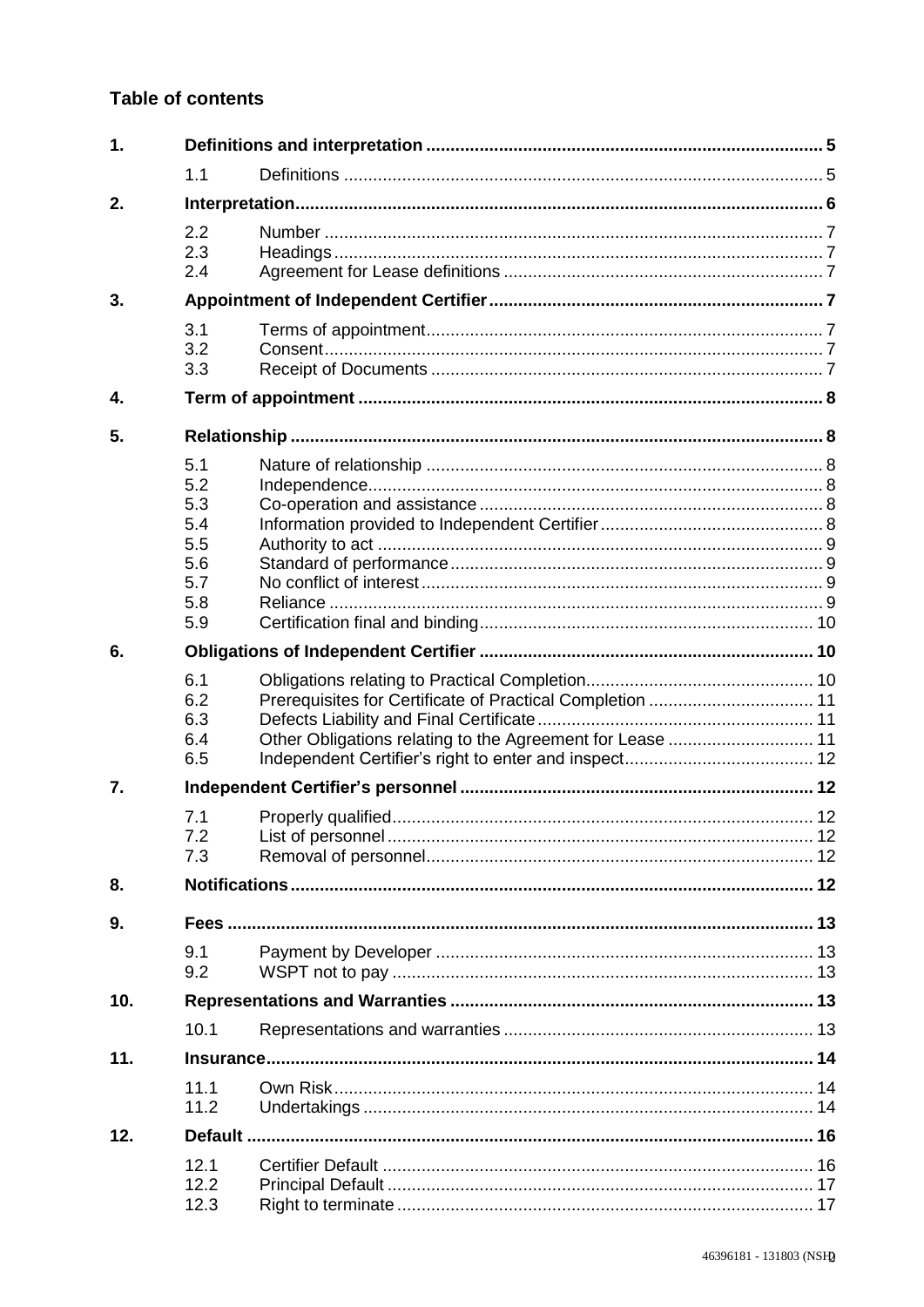|     | 12.4<br>12.5<br>12.6 |  |     |  |  |
|-----|----------------------|--|-----|--|--|
| 13. |                      |  |     |  |  |
|     | 13.1<br>13.2         |  |     |  |  |
| 14. |                      |  |     |  |  |
| 15. |                      |  |     |  |  |
| 16. |                      |  |     |  |  |
|     | 16.1                 |  |     |  |  |
|     | 16.2                 |  |     |  |  |
|     | 16.3                 |  |     |  |  |
|     | 16.4                 |  |     |  |  |
|     | 16.5                 |  |     |  |  |
|     | 16.6                 |  |     |  |  |
| 17. |                      |  |     |  |  |
|     |                      |  |     |  |  |
|     | 17.1                 |  |     |  |  |
|     | 17.2                 |  |     |  |  |
|     | 17.3                 |  |     |  |  |
|     | 17.4                 |  |     |  |  |
|     | 17.5                 |  |     |  |  |
|     | 17.6                 |  |     |  |  |
|     | 17.7                 |  |     |  |  |
|     | 17.8                 |  |     |  |  |
|     | 17.9                 |  |     |  |  |
|     | 17.10                |  |     |  |  |
|     | 17.11                |  |     |  |  |
|     | 17.12                |  |     |  |  |
|     | 17.13                |  |     |  |  |
|     | 17.14                |  |     |  |  |
|     | 17.15                |  | .22 |  |  |
|     | 17.16                |  |     |  |  |
|     | 17.17                |  |     |  |  |
|     | 17.18                |  |     |  |  |
|     | 17.19                |  |     |  |  |
| 18. |                      |  |     |  |  |
|     |                      |  |     |  |  |
|     | 18.1                 |  |     |  |  |
|     | 18.2                 |  |     |  |  |
|     | 18.3                 |  |     |  |  |
|     | 18.4                 |  |     |  |  |
|     | 18.5                 |  |     |  |  |
|     |                      |  |     |  |  |
|     |                      |  |     |  |  |
| 1.  |                      |  |     |  |  |
| 2.  |                      |  |     |  |  |
| 3.  |                      |  |     |  |  |
| 4.  |                      |  |     |  |  |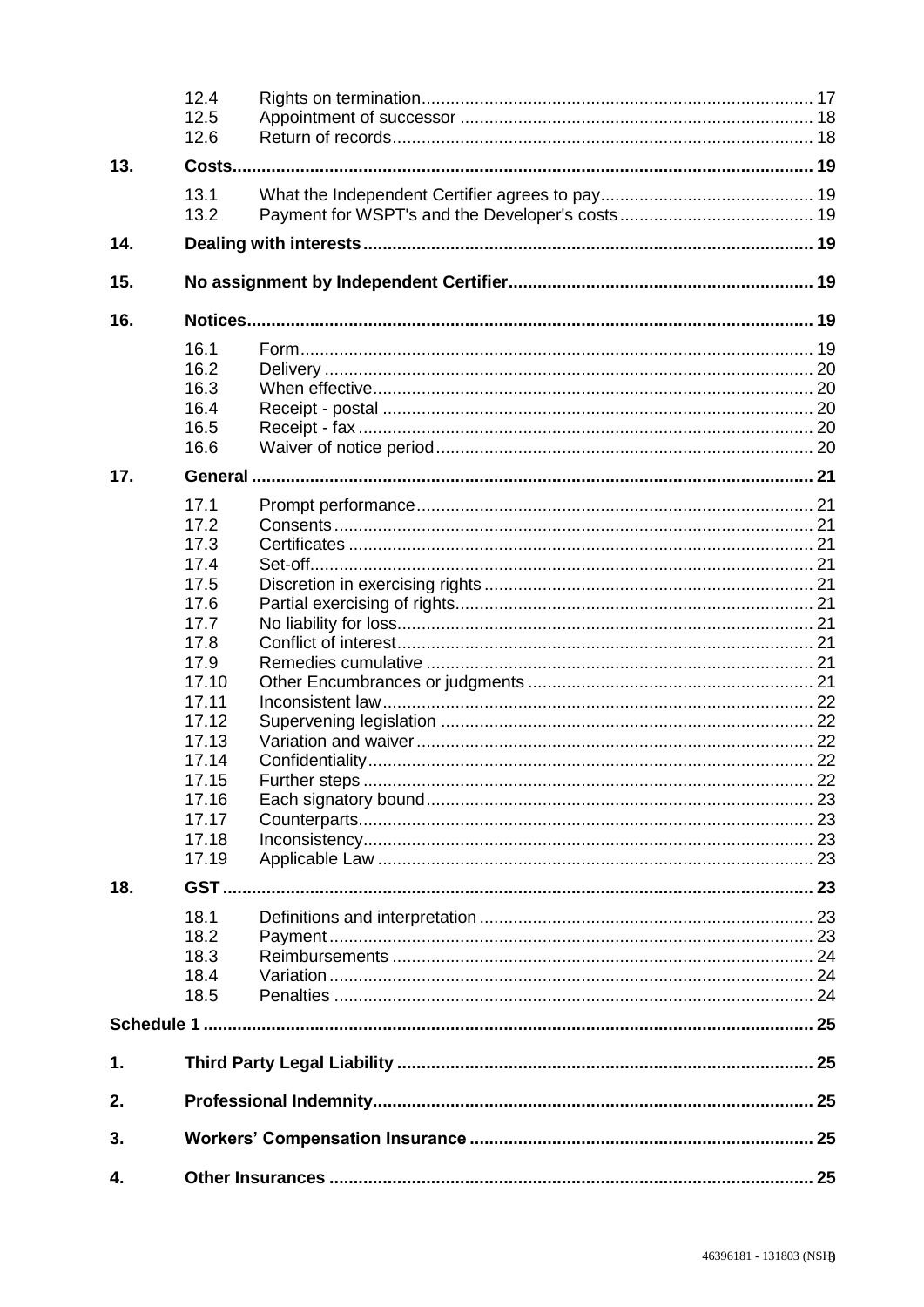#### **Deed made at on 2014**

**Parties Western Sydney Parklands Trust** a (**"WSPT"**)

#### Sydney Zoo Pty Limited ACN 168 970 090 of NSW 2024(**"Developer"**)

**[Independent Certifier] ABN [ ]** of [ ] (**"Independent Certifier"**)

#### **Recitals**

- A. The Developer and WSPT have entered, or will enter, into, among other agreements the Agreement for Lease under which the Developer will procure the carrying out of the Works.
- B. The Developer has engaged, or will engage, the Builder to carry out the Works on the terms of the Building Contract.
- C. The Developer has obtained, or will obtain, financial accommodation from the Financier to assist the Developer in satisfying its obligations under the Agreement for Lease.
- D. The parties, other than the Independent Certifier, have financial and other interests in determining when the Works reach Practical Completion as that event will cause the relevant parties to commence the Lease.
- E. By this deed, the Developer appoints the Independent Certifier to, among other things, certify Practical Completion of the Works.
- F. The Independent Certifier accepts its appointment and agrees to perform its functions on the terms of this deed.

#### **Operative Provisions**

# 1. **Definitions and interpretation**

#### **1.1 Definitions**

These meanings apply unless the contrary intention appears:

**"Agreement for Lease"** means the Agreement for Lease for Bungarribee Park Sydney Zoo between WSPT, the Developer and the Guarantor in relation to the Development.

**"Builder"** means *[Insert]*.

**"Certificate of Practical Completion"** means the certificate to be provided by the Independent Certifier under the Agreement for Lease stating that Practical Completion has occurred in relation to the Works and the date on which Practical Completion occurred.

**"Certifier Default"** means an event so described in clause 12.1.

**"Defects Liability Period"** means the period of 12 months after the Date of Practical Completion.

**"Final Certificate"** means a certificate issued by the Independent Certifier to the Parties stating that any rectification works required to be carried out by the Developer under clause 12.6 of the Agreement for Lease have been completed.

**"Financier"** means *[insert]*.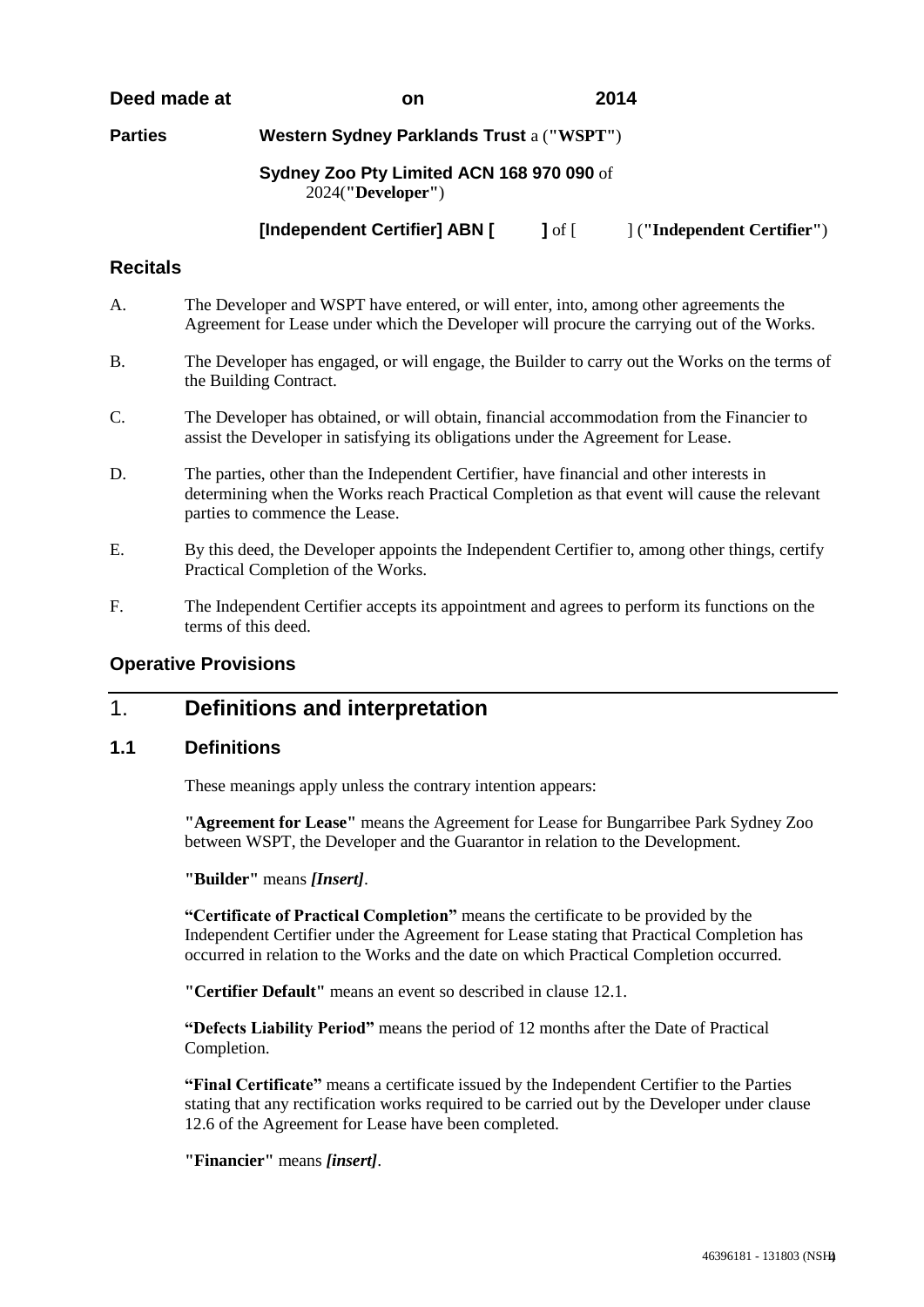**"Insurances"** means the insurances required to be effected and maintained under clause 11, and **"Insurance"** means each one of the insurances, the details of which are specified in schedule 1 of this deed.

**"Obligations"** means the obligations and duties of the Independent Certifier to the Developer and WSPT under or in connection with this deed.

**"Principal Default"** means an event so described in clause 12.2.

**"Related Entity"** has the meaning ascribed to it in section 9 of the Corporations Act.

**"Replacement Certifier"** means the successor of the Independent Certifier appointed under clause 12.5 of this deed.

**"Transaction Documents"** means:

- (a) the Final Plans and Specifications;
- (b) the building contract between the Developer and the Builder and any other documents between the Developer, WSPT and/or the Builder in relation to the Development;
- (c) the Agreement for Lease; and
- (d) any document which WSPT and the Developer acknowledge in writing to be a Transaction Document.

# 2. **Interpretation**

Unless the contrary intention appears, a reference in this deed to:

- (a) a group of persons is a reference to any two or more of them jointly and to each of them individually;
- (b) an agreement, representation or warranty in favour of two or more persons is for the benefit of them jointly and each of them individually;
- (c) an agreement, representation or warranty by two or more persons binds them jointly and each of them individually;
- (d) anything (including an amount) is a reference to the whole and each part of it;
- (e) a document (including this deed) includes any variation or replacement of it;
- (f) an accounting term is a reference to that term as it is used in accounting standards under the Corporations Act, or, if not inconsistent with those standards, in accounting principles and practices generally accepted in Australia;
- (g) Australian dollars, dollars, \$ or A\$ is a reference to the lawful currency of Australia;
- (h) a time of day is a reference to Sydney time;
- (i) the word "person" includes an individual, a firm, a body corporate, an unincorporated association and an authority;
- (j) a particular person includes a reference to the person's executors, administrators, successors, substitutes (including persons taking by novation) and assigns;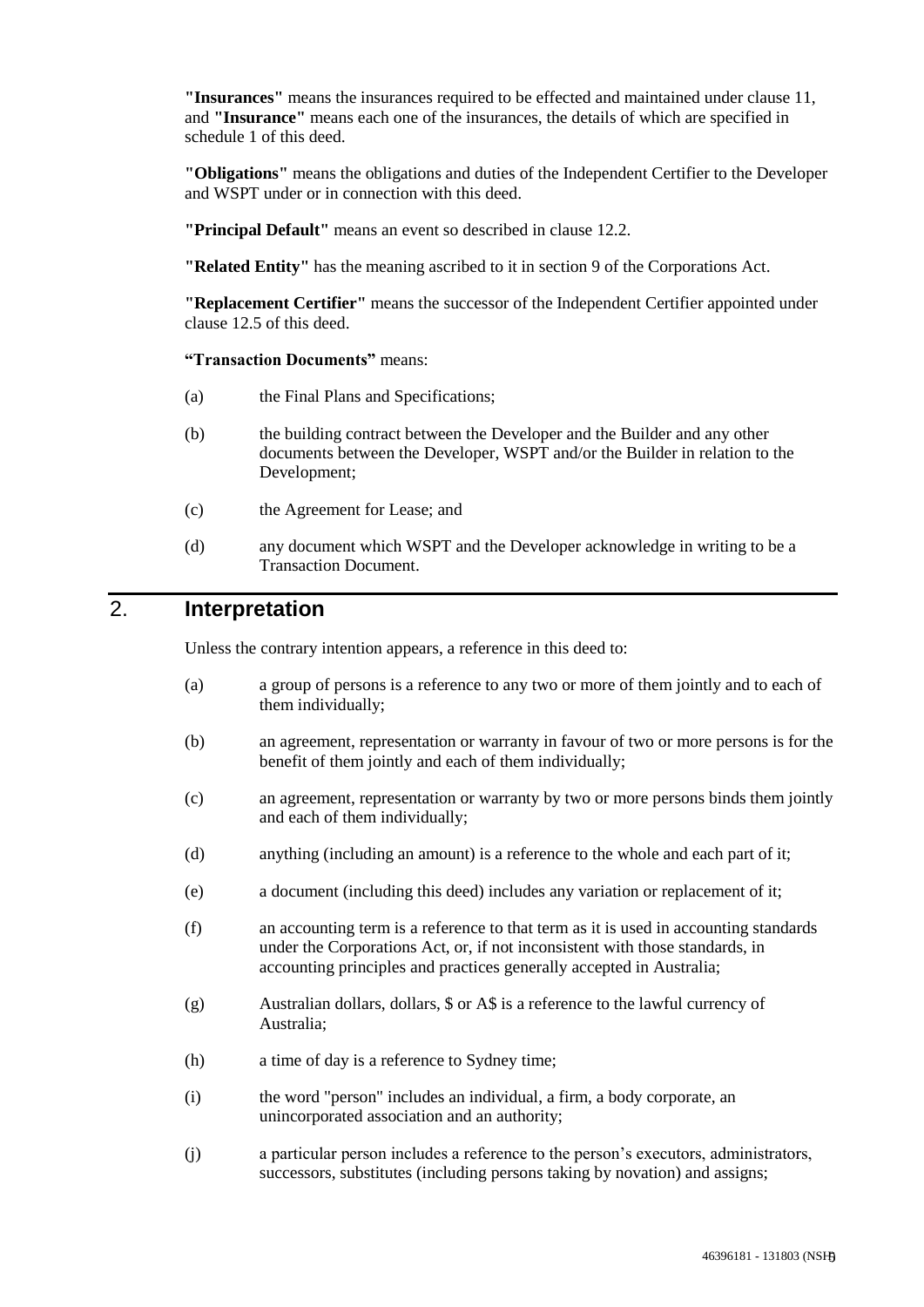- (k) the words "including", "for example" or "such as" when introducing an example, do not limit the meaning of the words to which the example relates to that example or examples of a similar kind; and
- (l) an exhibit, annexure or schedule is a reference to an exhibit, annexure or schedule to this deed.

#### **2.2 Number**

The singular includes the plural and vice versa.

#### **2.3 Headings**

Headings (including those in brackets at the beginning of paragraphs) are for convenience only and do not affect the interpretation of this deed.

#### **2.4 Agreement for Lease definitions**

A term which has a defined meaning in the Agreement for Lease has the same meaning when used in this deed unless it is expressly defined in this deed, in which case the meaning given to it in this deed will prevail.

## 3. **Appointment of Independent Certifier**

#### **3.1 Terms of appointment**

- (a) The Developer appoints the Independent Certifier to perform the Obligations.
- (b) The Independent Certifier's appointment commences on the date of this deed and terminates on the date determined pursuant to clause 4.
- (c) Each of WSPT and the Developer confirms and approves the appointment of the Independent Certifier as the independent certifier for the purposes of the Agreement for Lease to do those things provided in this deed.

#### **3.2 Consent**

The Independent Certifier accepts its appointment under clause 3.1 and agrees that it will perform the Obligations.

#### **3.3 Receipt of Documents**

The Independent Certifier acknowledges:

- (a) receipt of copies of each of the Transaction Documents; and
- (b) confirms that it has read and will be deemed to have informed itself fully of:
	- (i) the requirements of the Transaction Documents;
	- (ii) the nature of the work necessary for the performance of the Obligations;
	- (iii) the accuracy and completeness of description of the Obligations;
	- (iv) the fees payable to it which are to cover completely the Costs of complying with the Obligations; and
	- (v) all matters and things necessary or ancillary to the due and proper performance of the Obligation.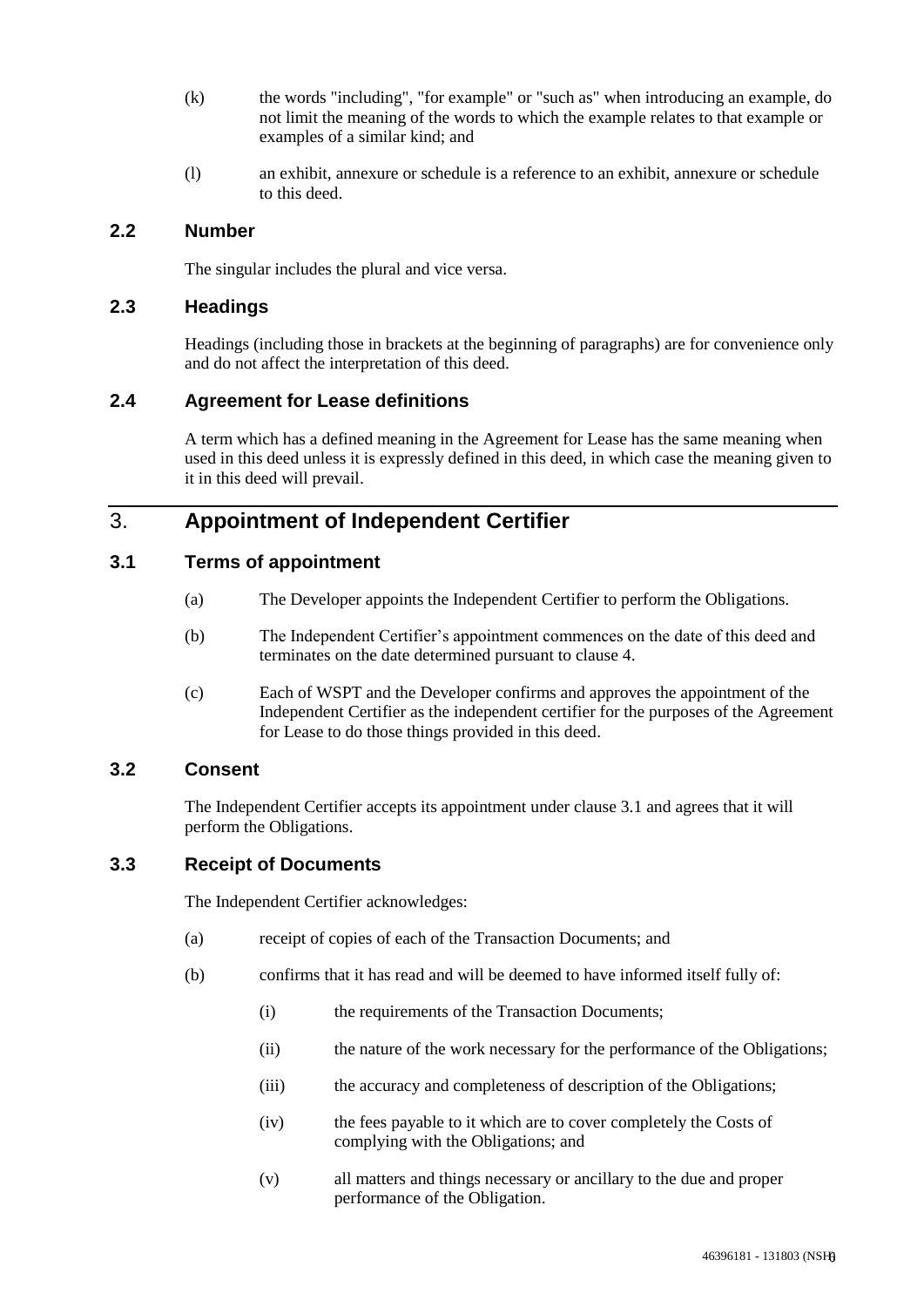## 4. **Term of appointment**

The Developer's and WSPT's rights under this deed to require the Independent Certifier to perform the Obligations remain in effect until the later of:

- (a) the date of the expiry of the defects liability period provided for in the Agreement for Lease; or
- (b) the date of the Final Certificate,

in respect of the Works, unless that appointment is terminated at an earlier date in accordance with clause 12.

## 5. **Relationship**

#### **5.1 Nature of relationship**

- (a) The Independent Certifier is an independent contractor and is not an employee or agent of either WSPT or the Developer.
- (b) The Independent Certifier's employees, contractors, consultants and agents are not the employees, contractors, consultants or agents of any of WSPT or the Developer. The Independent Certifier assumes full responsibility for the acts and omissions of each of its employees and agents.

#### **5.2 Independence**

The Developer, WSPT and the Independent Certifier agree that the Independent Certifier will act independently of all parties in connection with the performance of the Obligations.

#### **5.3 Co-operation and assistance**

- (a) The Developer and WSPT will co-operate with each other and the Independent Certifier and use their reasonable endeavours (without being obliged to pay money) to assist the Independent Certifier to enable it to satisfy the Obligations.
- (b) Subject to any law or duty of confidentiality and without limiting clause 5.3(a), each WSPT and the Developer will provide to the Independent Certifier any information reasonably necessary to enable the Independent Certifier to satisfy the Obligations and agrees to provide the Independent Certifier with any information within the time required by this deed or any Transaction Documents.
- (c) The Independent Certifier will co-operate with the Developer and WSPT and any agent, consultant, contractor or employee of the Developer and WSPT in relation to the Works and will co-ordinate the performance of the Obligations with the activities being performed by those parties under the Transaction Documents.

#### **5.4 Information provided to Independent Certifier**

The Independent Certifier is entitled to rely on information provided to it by the Developer and WSPT as being true and correct in all material respects unless:

- (a) such information is:
	- (i) manifestly incorrect;
	- (ii) provided on a qualified basis; or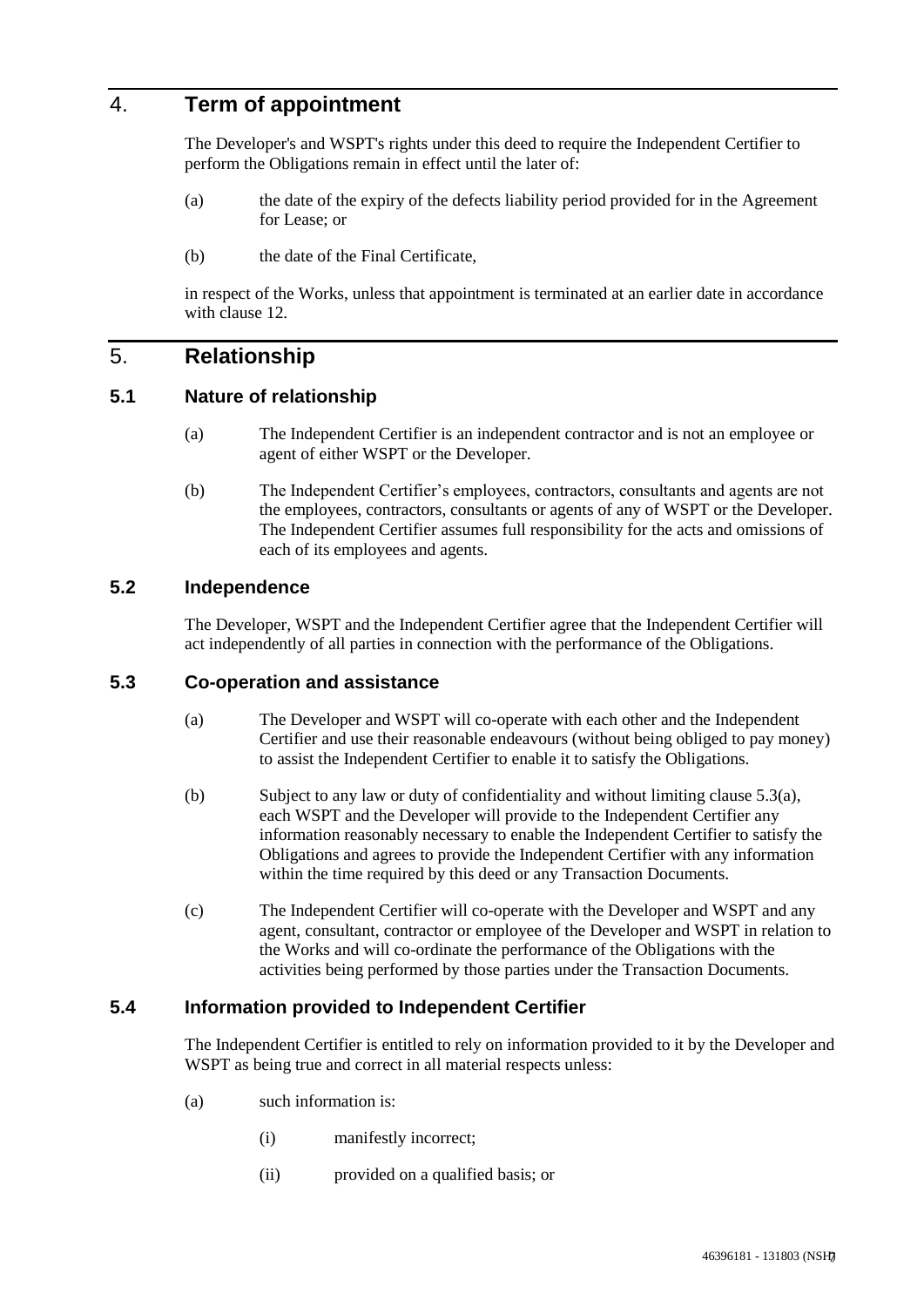- (iii) actually known or ought to have been known by the Independent Certifier to be untrue or incorrect; or
- (b) either the Developer or WSPT subsequently informs the Independent Certifier of any change to the information provided to it.

#### **5.5 Authority to act**

The Independent Certifier has no authority:

- (a) other than expressly provided in this deed, to give directions to the Developer or WSPT or any of their officers, employees, contractors, consultants or agents;
- (b) to waive or alter any terms of the Transaction Documents; or
- (c) to discharge or release a party from any of its obligations pursuant to the Transaction Documents.

#### **5.6 Standard of performance**

- (a) In performing the Obligations, the Independent Certifier agrees:
	- (i) to act in good faith, impartially, diligently, reasonably and with a high degree of professional care, knowledge, experience and skill which may be reasonably expected of and in accordance with the standards applicable to a practising firm of project management consultants experienced in the performance of the same or similar services; and
	- (ii) to perform all its Obligations within the specified times provided in the Transaction Documents.
- (b) The Independent Certifier warrants that it has the capability, expertise and experience to perform the Obligations.

## **5.7 No conflict of interest**

The Independent Certifier acknowledges and warrants that:

- (a) it owes a duty of care and professional responsibility to each of the Developer and WSPT in connection with the performance of the Obligations;
- (b) each of the Developer and WSPT are relying on its independence; and
- (c) it has no conflict of interest with respect to the carrying out of the Obligations and that it will not accept any role in relation to the Development other than expressly set out in this deed.

#### **5.8 Reliance**

The Independent Certifier acknowledges and agrees that:

- (a) it will perform the Obligations in accordance with this deed for the benefit of WSPT and the Developer and that each WSPT and the Developer will be relying on the performance of the Obligations as if the Independent Certifier were separately performing them for each of WSPT and the Developer directly; and
- (b) the Developer and WSPT are entitled to and will rely on its certification in accordance with the provisions of this deed and for the purposes of the Transaction Documents.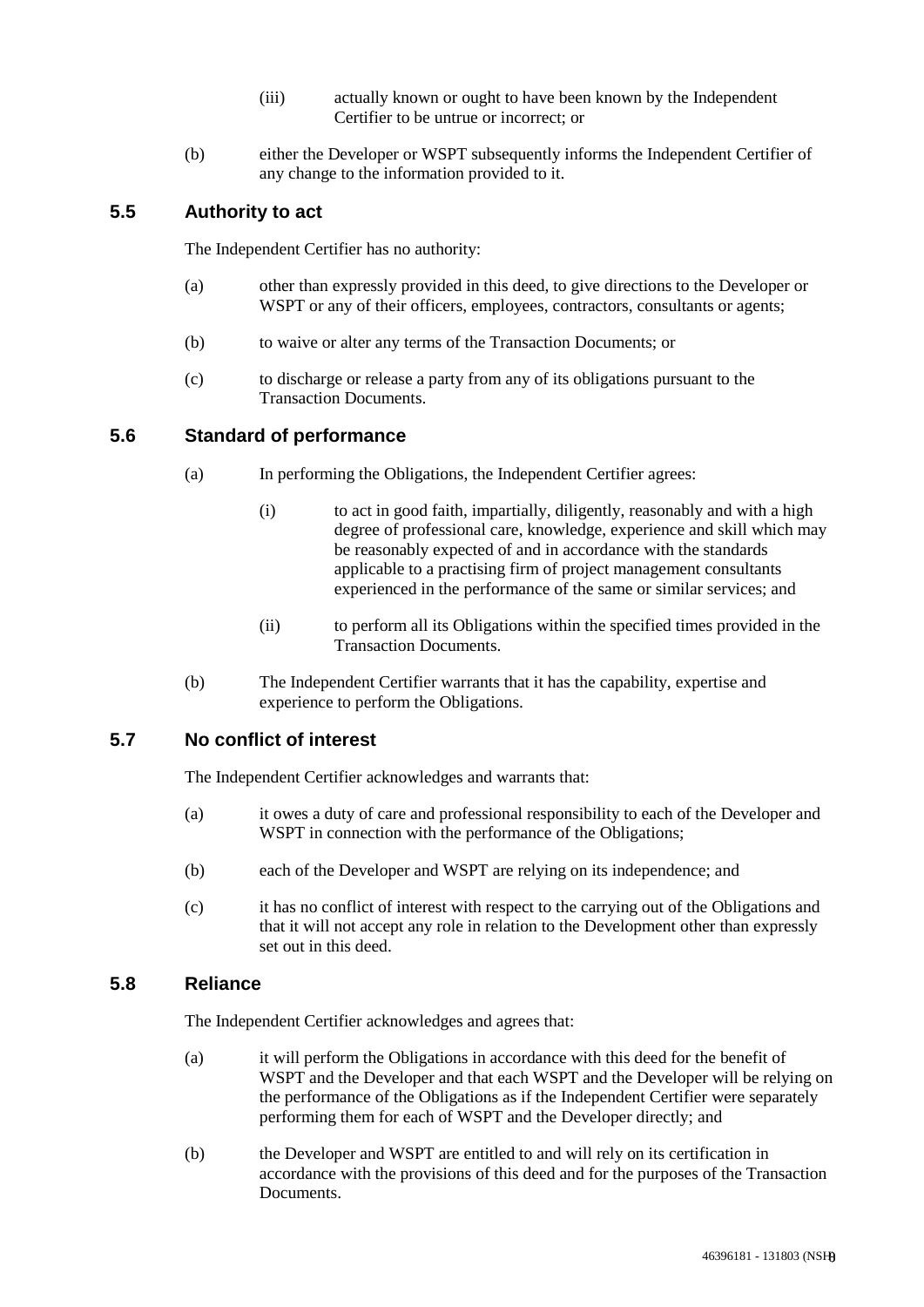## **5.9 Certification final and binding**

WSPT and the Developer acknowledge and agree that each of:

- (a) the Certificate of Practical Completion;
- (b) the Final Certificate; and
- (c) the determinations, certifications and confirmations referred to in clause 6.1,

given by the Independent Certifier pursuant to this deed and each Transaction Document, in the absence of manifest error of fact or law, is final and binding on the Developer and WSPT under this deed and the Transaction Documents.

# 6. **Obligations of Independent Certifier**

#### **6.1 Obligations relating to Practical Completion**

- (a) WSPT, the Developer (or its authorised representative for this purpose) and the Independent Certifier must carry out a joint inspection of the progress of the Development once in every quarter during the carrying out of the Development.
- (b) In respect of the Works the Developer must notify WSPT and the Independent Certifier no less than 20 Business Days and no more than 30 Business Days prior to the anticipated date of Practical Completion.
- (c) The Independent Certifier, a WSPT representative and a representative of the Developer must attend an initial inspection of the Works.
- (d) Within 3 Business Days of undertaking the initial inspection for the purposes of ascertaining whether Practical Completion has occurred, WSPT may issue the Independent Certifier and the Developer with a notice listing the works that WSPT considers are still to be carried out prior to Practical Completion.
- (e) Within 5 Business Days after the initial inspection referred to in clause 6.1 (c), the Independent Certifier must consult with the Parties about the works it deems necessary to be carried out in order for Practical Completion to be achieved.
- (f) Subsequent to the consultations referred to in clause 6.1(e), the Developer, WSPT and the Independent Certifier must cooperate in carrying out such further inspections and consultations as may be necessary to enable the Independent Certifier to certify that Practical Completion has been achieved.
- (g) Once the Independent Certifier determines that Practical Completion has occurred, it must, within 2 Business Days of such determination, issue to the Parties a certificate stating that Practical Completion has occurred and the date on which Practical Completion occurred.
- (h) If the Developer believes that Practical Completion has occurred in respect of the Works and the procedures provided for in the preceding provisions of this clause 6.1 have taken place but the Independent Certifier has not yet issued a certificate under clause  $6.1(g)$ , the Developer may issue a written notice to the Independent Certifier and WSPT specifying the Works, and the date on which the Developer believes that Practical Completion occurred, and requesting that the Independent Certifier issue a certificate to that effect. WSPT may within 2 Business Days after the giving of such notice by the Developer issue the Independent Certifier and the Developer with a notice listing the works that WSPT considers are still to be carried out to achieve Practical Completion. The Independent Certifier must not less than 2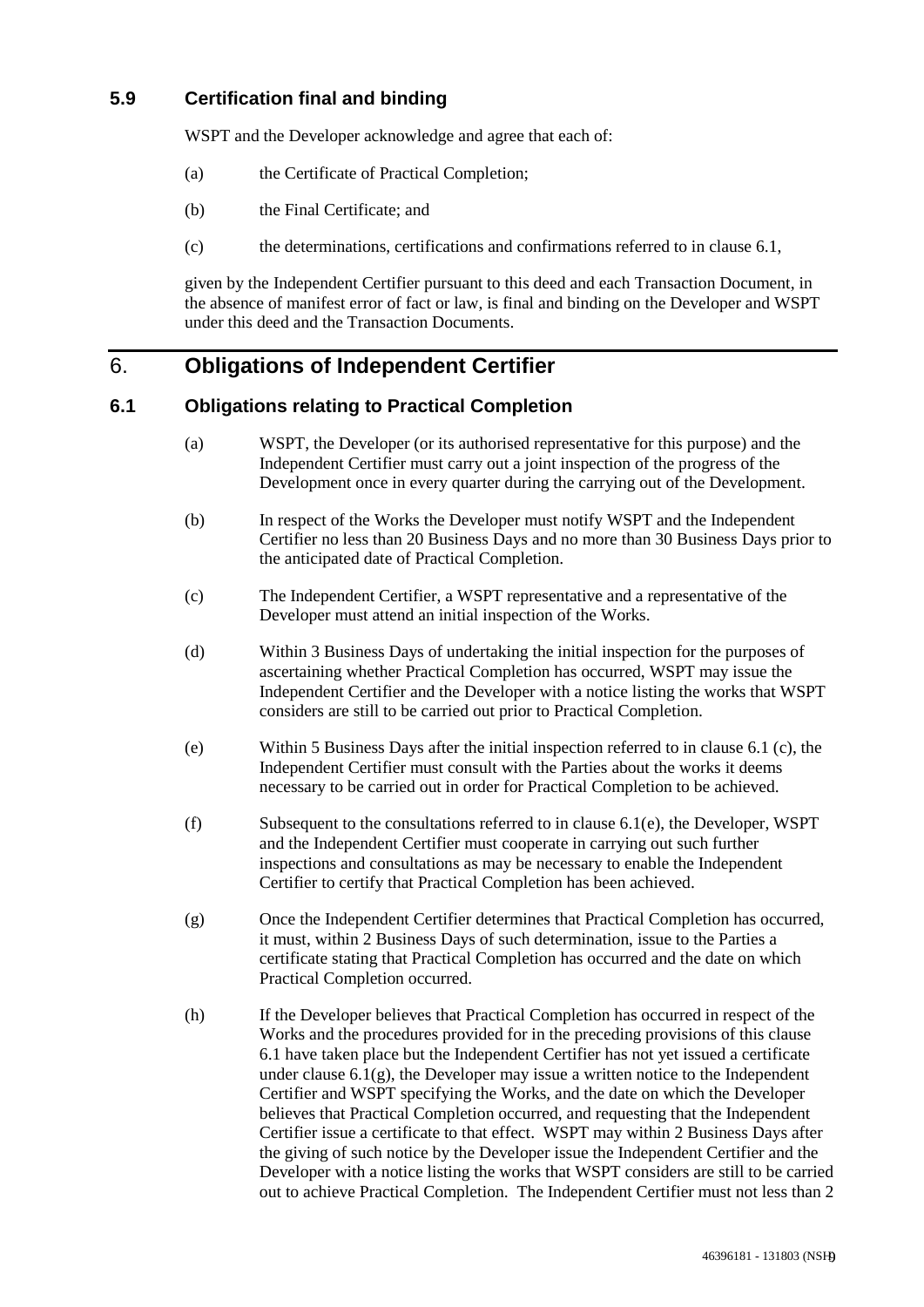Business and not more than 4 Business Days after the giving of such notice by the Developer either issue to the Parties a certificate as requested, or a notice listing the works that the Independent Certifier considers are still to be carried out prior to achieving Practical Completion.

#### **6.2 Prerequisites for Certificate of Practical Completion**

A Certificate of Practical Completion may not issue unless and until the following conditions have been satisfied, (apart from minor omissions and defects):

- (a) the Works are completed except for minor omissions and defects:
	- (i) which do not prevent the Premises from being reasonably capable of being used for their intended purpose;
	- (ii) in relation to which the Developer has reasonable grounds for not promptly rectifying them; and
	- (iii) rectification of which will not prejudice the convenient and safe use of the Works; and.
- (b) the Independent Certifier is satisfied the Works have been completed in accordance with the Works Plan approved by WSPT in accordance with clause 9.3 of the Agreement for Lease, except for minor defects and omissions referred to in paragraph  $(a)(i)$ ; and
- (c) the Works are in accordance with all Approvals, Development Consents, Construction Certificates and the Final Plans and Specifications.

#### **6.3 Defects Liability and Final Certificate**

- (a) At any time during the Defects Liability Period, WSPT may inspect the Works and if necessary, issue a notice to the Developer and the Independent Certifier of any material defects or other material problems in the Works.
- (b) The Developer must promptly make good the material defects or other material problems specified in any notice given by WSPT under paragraph (a).
- (c) The provisions of clause 6.1 apply, the necessary changes being made, to the issue of the Final Certificate as if the reference in those clauses to:
	- (i) the Certificate of Practical Completion was a reference to the Final Certificate; and
	- (ii) the reference to Practical Completion was a reference to Final Completion.

#### **6.4 Other Obligations relating to the Agreement for Lease**

In addition to all obligations of the Independent Certifier under this deed, the Independent Certifier must perform all the obligations of the Independent Certifier specified in the Agreement for Lease.

#### **6.5 Independent Certifier's right to enter and inspect**

(a) The Independent Certifier may: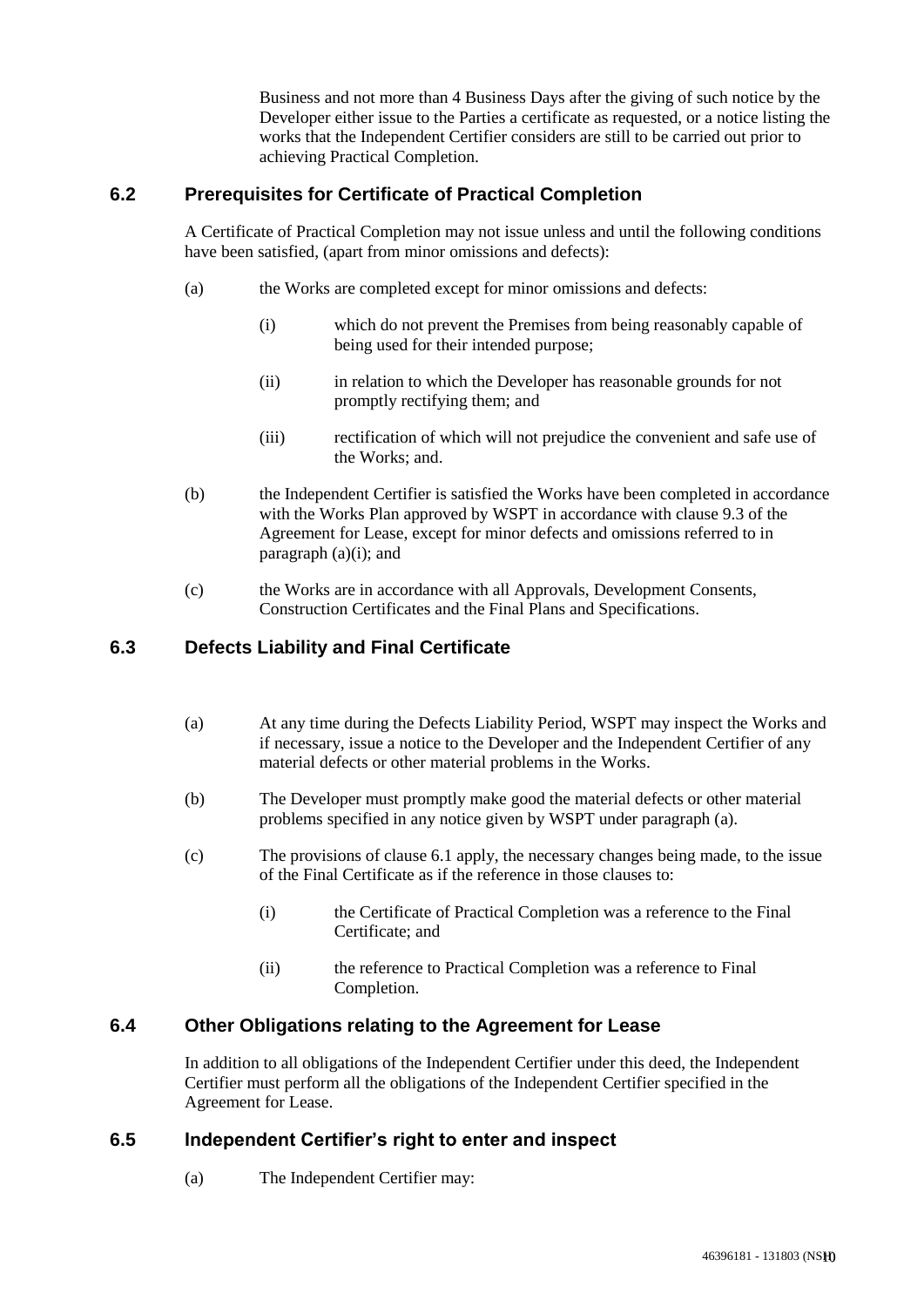- (i) after having given the Developer at least 2 Business Days notice (except in the case of an emergency where no notice is required) inspect the Works:
- (ii) inspect and test materials used in connection with the Works;
- (iii) require the Developer to produce any evidence of tests which may reasonably be required by the Independent Certifier with respect to the Works; and
- (iv) reject any materials or workmanship materially inconsistent with:
	- A. the Final Plans and Specifications (as amended pursuant to this deed); or
	- B. to the standard required under this deed and the Agreement for Lease.

## 7. **Independent Certifier's personnel**

#### **7.1 Properly qualified**

The Independent Certifier must at all times provide adequately competent, experienced and qualified personnel to perform the Obligations.

#### **7.2 List of personnel**

Upon the request at any time by WSPT or the Developer, the Independent Certifier must promptly provide a list of the personnel which it will use or will be using to perform the obligations and detailing the qualifications and experience of each person.

#### **7.3 Removal of personnel**

If at any time during the term of this deed, either WSPT or the Developer considers that the conduct of the Independent Certifier's personnel is prejudicial to the interest of the Development or that the Independent Certifier has not engaged personnel who are sufficiently competent, experienced and qualified to perform the Obligations, then either WSPT or the Developer (as applicable) may, after consultation with the Independent Certifier, by written notice to the Independent Certifier require the removal of that person from any involvement in the Development. The Independent Certifier shall within 10 Business Days replace the person named in that notice with the person approved by the WSPT and the Developer.

# 8. **Notifications**

The Independent Certifier agrees to promptly notify the WSPT and the Developer if it becomes aware in the course of performing the Obligations:

- (a) that any matter stated or certified by the Builder or certificate provided under any Transaction Document is not correct as at the date stated or certified; and
- (b) of any matter or circumstance which in its reasonable opinion:
	- (i) may materially or adversely affect the Builder's ability to achieve Practical Completion by the Date for Practical Completion;
	- (ii) it considers to be, in the context of the Development, of material interest to WSPT or the Developer;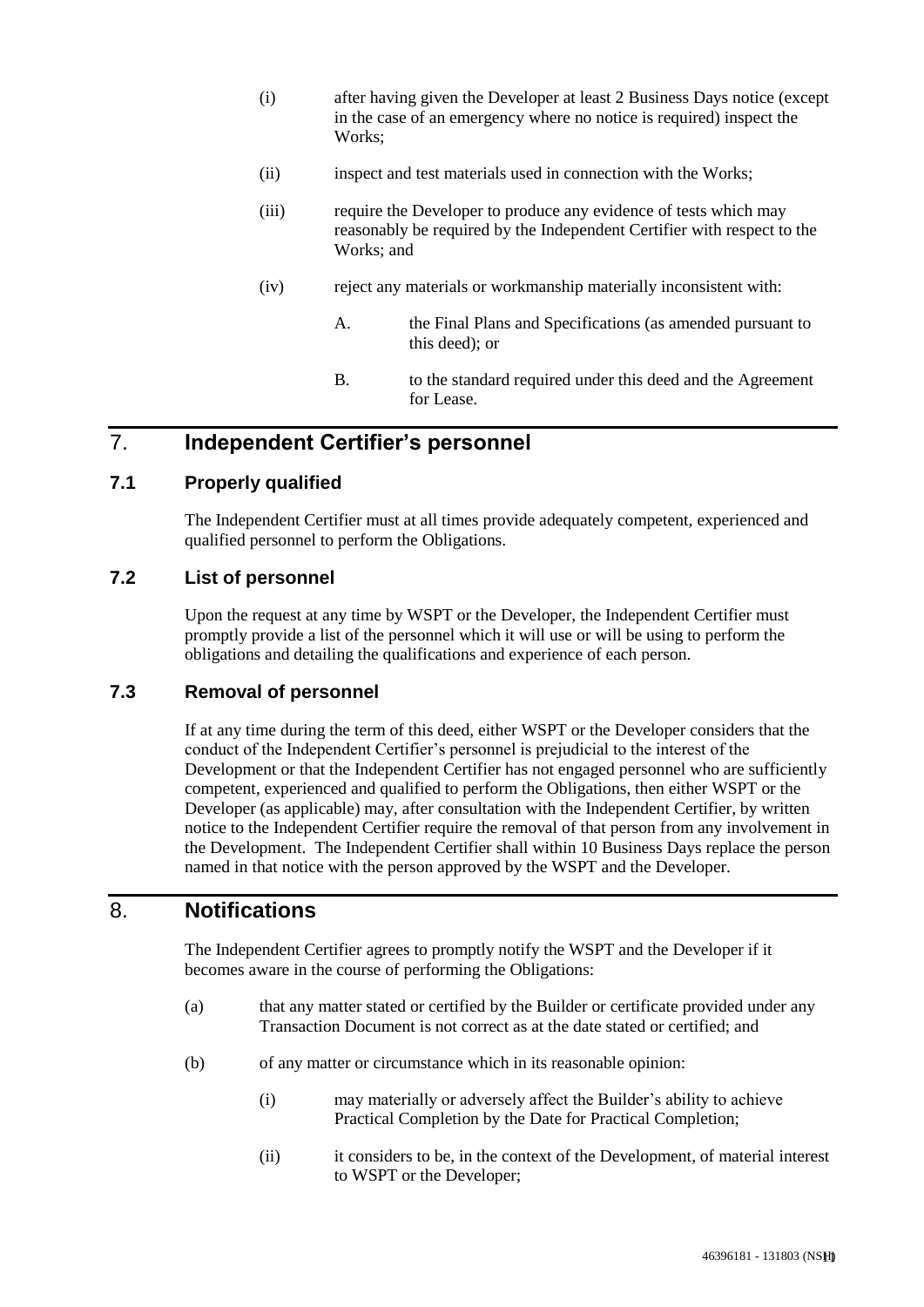- (iii) may involve a material breach of any Transaction Document; or
- (iv) may involve a material dispute between any party to any Transaction Document or any other person in relation to a Transaction Document or the Development.

## 9. **Fees**

#### **9.1 Payment by Developer**

The Developer agrees to pay to the Independent Certifier, such fees as separately agreed between the Developer and the Independent Certifier.

#### **9.2 WSPT not to pay**

WSPT is not required to pay fees to the Independent Certifier for work carried out under this deed or any Transaction Document.

## 10. **Representations and Warranties**

#### **10.1 Representations and warranties**

The Independent Certifier represents and warrants that:

- (a) it has been incorporated as a company limited by shares in accordance with the laws of its place of incorporation, is validly existing under those laws and has power and authority to carry on its business as it is now being conducted;
- (b) it has power to enter into this deed and the Transaction Documents to which it is a party and comply with its obligations under each of it;
- (c) this deed and the transactions under it which involve it do not contravene its constituent documents (if any) or any law or obligation by which it is bound or to which any of its assets are subject or cause a limitation on its powers (or, to the extent applicable, the powers of its directors) to be exceeded;
- (d) it has in full force and effect the authorisations necessary for it to enter into this deed, to comply with the Obligations and exercise its rights under it, and allow it to be enforced;
- (e) the Obligations are valid and binding and are enforceable against it in accordance with its terms;
- (f) it benefits by entering into this deed;
- (g) there are no reasonable grounds to suspect that it is unable to pay its debts as and when they become due and payable;
- (h) unless stated in this deed, it does not enter into this deed as trustee;
- (i) there is no pending or threatened proceeding affecting it or any of assets before a court, governmental agency, commission or arbitrator except those in which a decision against it would be insignificant;
- (j) it does not have immunity from the jurisdiction of a court or from legal process;
- (k) it has the appropriate qualifications to undertake all of the certification requirements forming part of the Obligations; and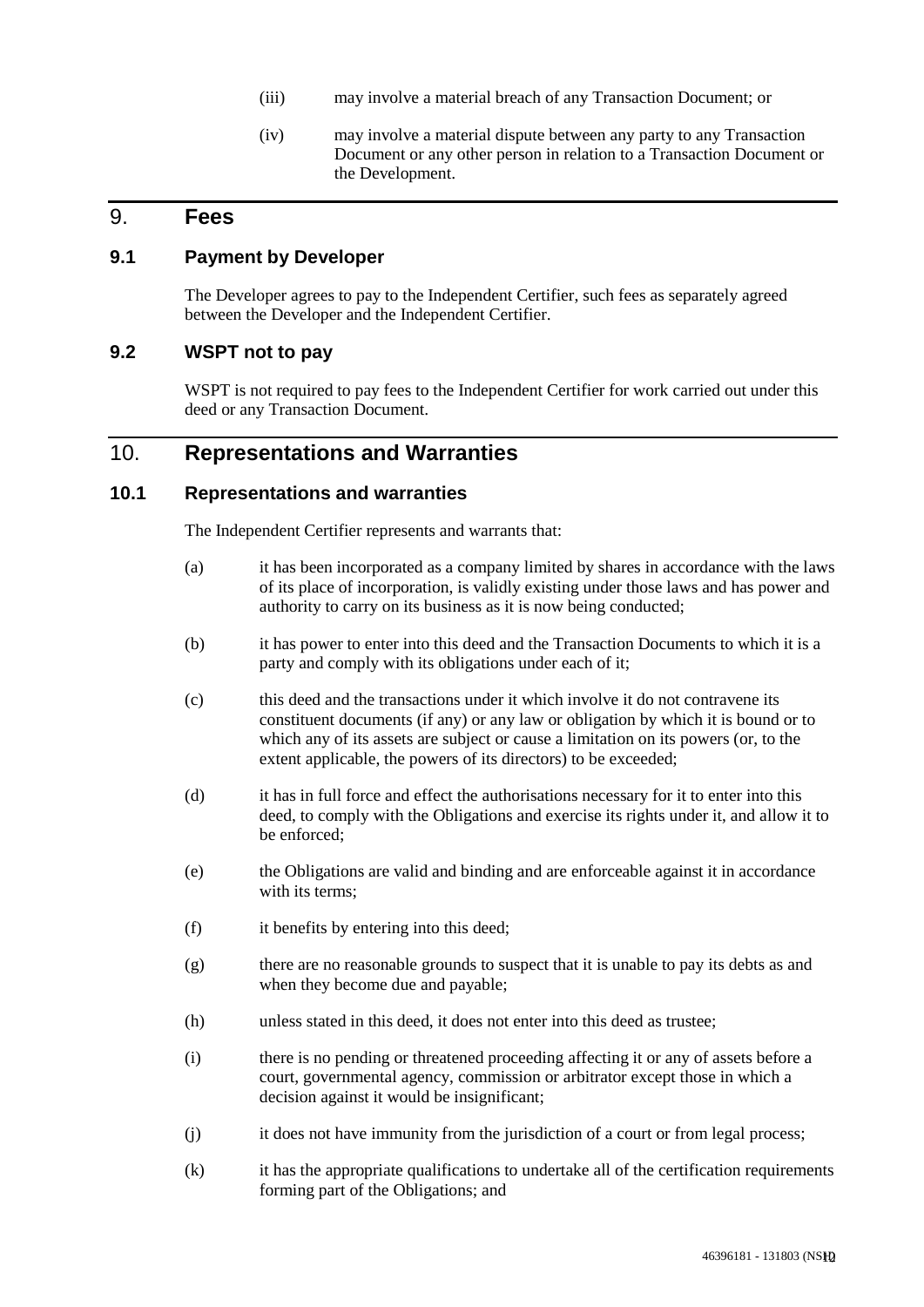(l) it and all its representatives, employees, agents, contactors and consultants engaged in the performance of the Obligations possesses, and will continue to possess, the appropriate experience, skill, qualifications and resources which are required to properly perform the Obligation.

# 11. **Insurance**

#### **11.1 Own Risk**

The Independent Certifier undertakes to carry out the Obligations entirely at its own risk.

#### **11.2 Undertakings**

The Independent Certifier undertakes as follows:

- (a) it will obtain and maintain the Insurances;
- (b) it will obtain and maintain such additional insurances, and make such variations to existing Insurances, as may reasonably be requested by the Developer and WSPT, promptly after that request;
- (c) each Insurance policy will comply with the following requirements:
	- (i) the policy must contain provisions which are reasonably standard in the market for insurance of the type covered by the policy;
	- (ii) the insurers must be reputable, and approved by the Developer and WSPT;
	- (iii) the named insured on the policy must be the Developer and WSPT and such other persons as the Developer or WSPT reasonably require; and
	- (iv) the Insurance must at all times cover liability for an amount stated in schedule 1, and
- (d) each insurance policy must contain the following:
	- (i) the insurer must waive its right to set-off or reduce by way of counterclaim, or make any deduction or withholding, in relation to any payment to be made by it under any Insurances;
	- (ii) the insurer must waive its right to claim from the Developer or WSPT any insurance premiums, fees, commissions or the like;
	- (iii) the Insurances must continue unaltered in relation to each named insured, despite any act, omission, breach or misrepresentation by any other named insured or person;
	- (iv) each named insured may pay premiums not paid when due (in satisfaction of the premium due), but only the Independent Certifier has an obligation to do so;
	- (v) each named insured must have rights which are of the same nature and extent as they would have had had a separate policy been individually taken out by that named insured (subject to limits on liability);
	- (vi) the insurer must undertake to promptly notify the Developer and WSPT:
		- A. cancellation of any Insurances; or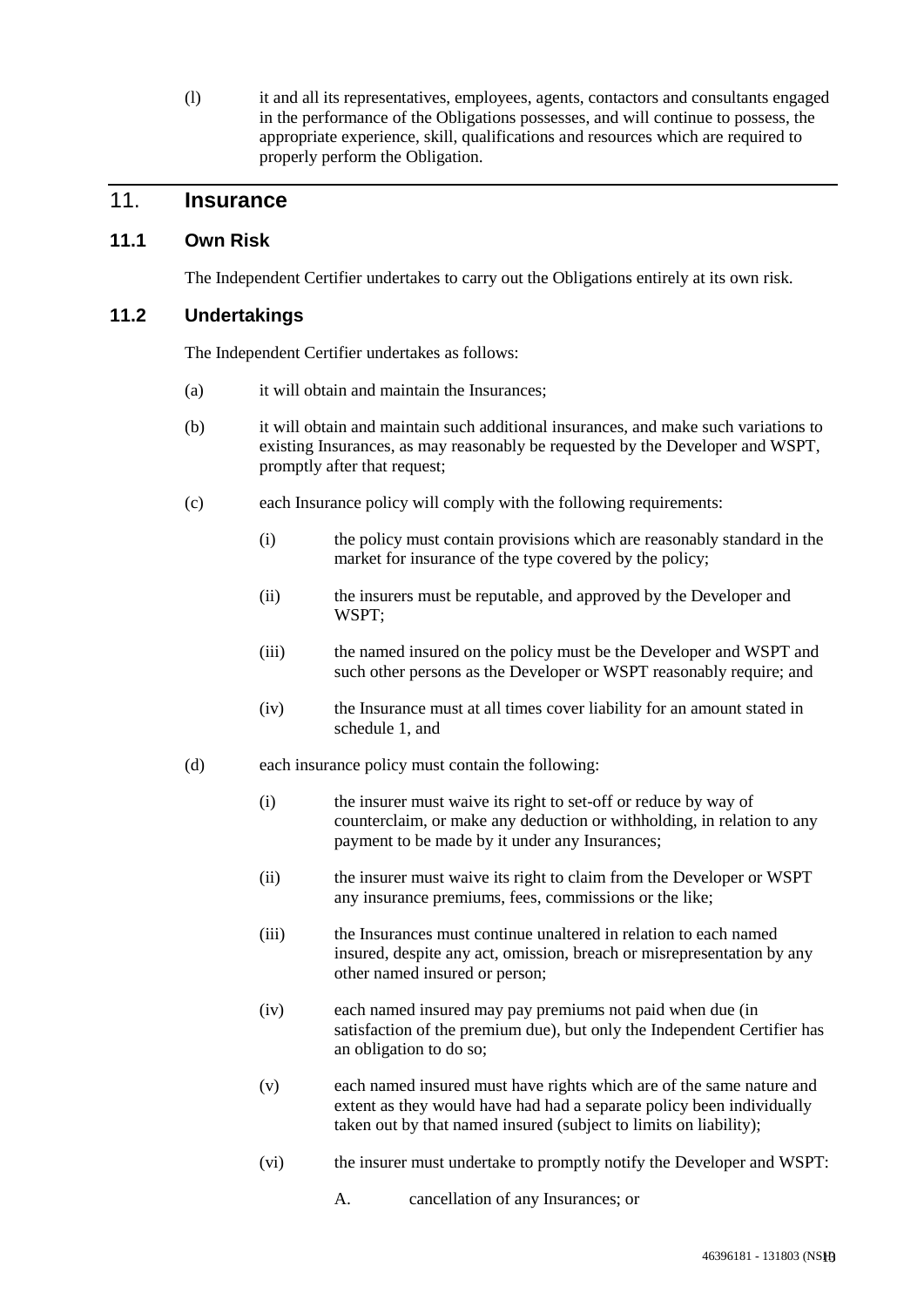- B. any change whatsoever of a restrictive nature which affects any Insurances; or
- C. any act or omission or any event which might invalidate an Insurance policy or render it unenforceable; or
- D. any failure to pay an amount on account of premiums when due;
- (vii) the insurer must undertake to notify each named insured of non-receipt of any renewal instructions no later than 5 Business Days prior to the due date for expiry of any Insurance;
- (viii) despite the occurrence of an event referred to in sub-paragraphs (vi) or (vii) above, the Insurances must continue unaltered for the benefit of the Developer and WSPT for a period of at least of 20 Business Days after notice is given to the Developer and WSPT under either of those subparagraphs;
- (ix) there must be no reduction of limits or coverage without the prior consent of the Developer and WSPT; and
- (x) the insurer's obligations must be primary obligations, without right of contribution in respect of any other indemnity or insurance cap.
- (e) it will provide the Developer and WSPT with:
	- (i) a true and complete copy of each Insurance policy, promptly after receipt of the policy by or on behalf of the Independent Certifier;
	- (ii) certificates of currency evidencing the maintenance of the Insurances, or a component of the Insurances, promptly after the Insurances (or a component) is or are renewed or extended;
	- (iii) it will give the Developer and WSPT a copy of any notice received by the Independent Certifier from any insurer in respect of Insurances, promptly after receipt; and
	- (iv) such other details in respect of Insurances as the Developer or WSPT may from time to time reasonably request, promptly after the request;
- (f) it will pay when due all premiums, commissions, stamp duties, charges and other expenses incurred or payable in relation to Insurances, and give evidence of that payment to the Developer and WSPT;
- $(g)$  it will do all things necessary or desirable to maintain the Insurances in full force;
- (h) not, without the Developer's and WSPT's consent, vary, cancel or allow to lapse any Insurances;
- (i) it will do all things reasonably necessary or desirable to permit or facilitate the collection or recovery of any moneys payable by the insurers under Insurances;
- (j) it will not, without the consent of the Developer and WSPT do (or omit to do) anything which does or might (or the omission of which does or might) adversely affect the nature or extent of the rights of any named insured under Insurances, or extinguish, qualify or limit any obligations of the insurer in respect of any Insurances;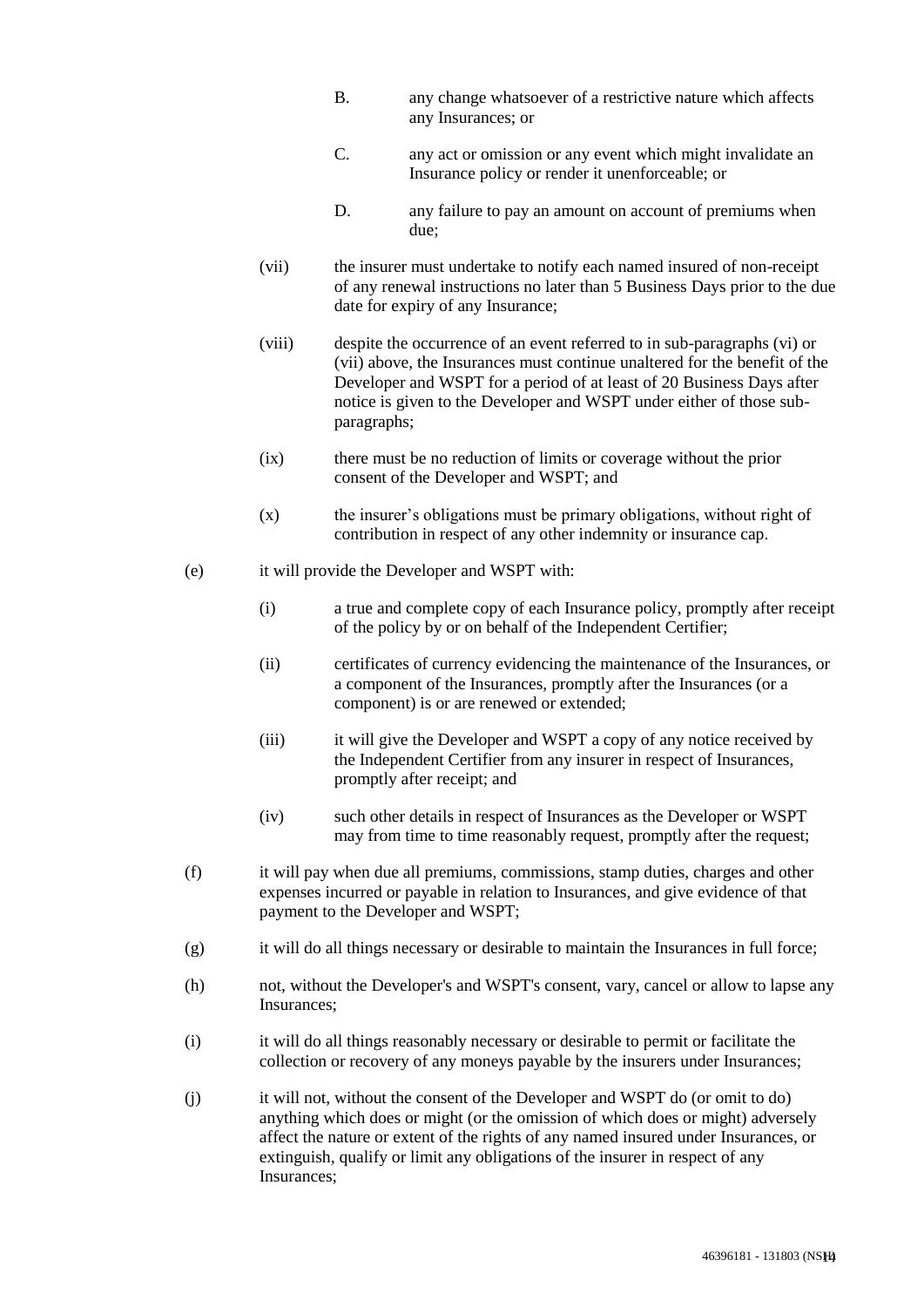- (k) it will immediately rectify anything which may have an adverse effect on the Insurances and reinstate any of the Insurances if it lapses;
- (l) it will not, without the consent of the Developer and WSPT, do, or take any steps to, cancel, materially change or reduce the amount of coverage of any Insurances;
- (m) it will not, without the consent of the Developer and WSPT:
	- (i) consent to any reduction in limits or coverage; or
	- (ii) enforce, conduct, settle or compromise any claims,

in respect of any Insurances, whether or not any of them cover other property; and

- (n) it will notify the Developer and WSPT immediately when:
	- (i) an event occurs which gives rise or might give rise to a claim under or which could adversely affect any one of the Insurances; or
	- (ii) any one of the Insurances is cancelled.

## 12. **Default**

#### **12.1 Certifier Default**

- (a) The Independent Certifier must ensure that no Certifier Default occurs.
- (b) Each of the following is a Certifier Default:
	- (i) the Independent Certifier does not comply with or perform any of the Obligations;
	- (ii) the Independent Certifier becomes the subject of an Event of Insolvency;
	- (iii) distress is levied or a judgment, order or Encumbrance is in force or becomes enforceable, against any property of the Independent Certifier for amounts totalling more than \$50,000;
	- (iv) a representation or warranty made by or for the Independent Certifier in connection with this deed or a Transaction Document is found to have been incorrect or misleading when made;
	- (v) the Independent Certifier ceases to carry on its business or material part of it; or
	- (vi) a person is appointed under legislation to manage any part of the affairs of the Independent Certifier.

#### **12.2 Principal Default**

- (a) The Developer must ensure that no Principal Default occurs.
- (b) A Principal Default occurs when the Developer does not pay to the Independent Certifier any amount due and payable by it under this deed, within 10 Business Days of the Independent Certifier giving written notice demanding payment, unless there is a dispute between the Developer and the Independent Certifier regarding the amount or the subject of the amount to be paid.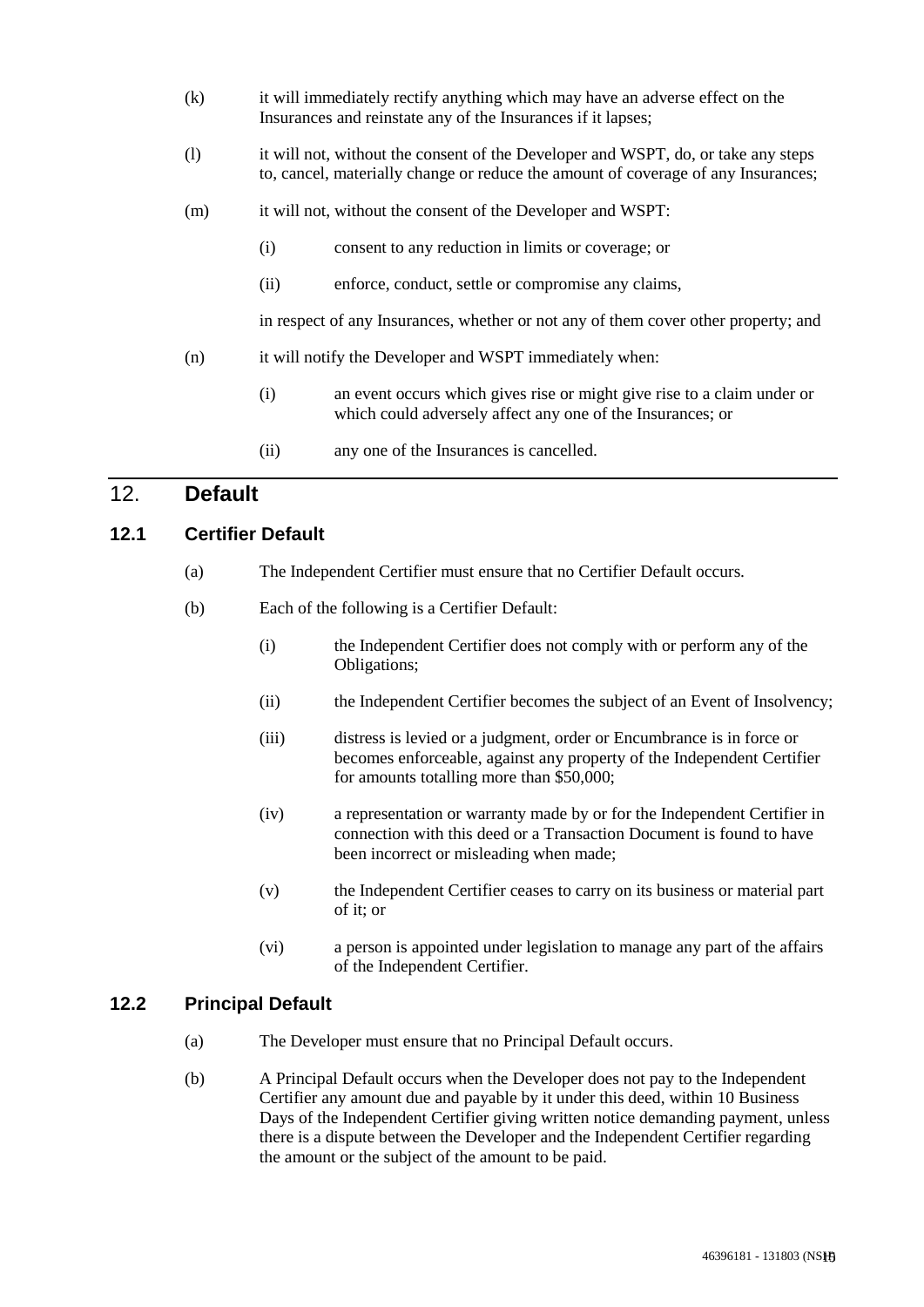## **12.3 Right to terminate**

- (a) Subject to clause 12.3(c), if a Certifier Default occurs and the default is not remedied by the Independent Certifier within 10 Business Days of notice of that default being given by either the Developer or WSPT to the Independent Certifier, the Developer or WSPT may terminate the appointment of the Independent Certifier by giving not less than 10 Business Days' notice in writing to the Independent Certifier and the Developer's and WSPT's obligations under this deed are terminated.
- (b) If a Principal Default occurs and the default is not remedied within 10 Business Days of notice being given by the Independent Certifier to each of WSPT and the Developer, the Independent Certifier may terminate this deed by giving not less than 10 Business Days' notice in writing to each of WSPT and the Developer.
- (c) The Developer or WSPT may, without giving advance notice, terminate this deed by giving notice in writing to the Independent Certifier if an event described in clause  $12.1(b)(ii)$  occurs.
- (d) If the Agreement for Lease is terminated for the default of the Developer, WSPT may elect in writing to the Developer and the Independent Certifier either to terminate this deed or to continue with it (and if it has not made an election within one month of the date of termination of the Agreement for Lease, is taken to have elected to terminate this deed).
- (e) If pursuant to clause 12.3(d) WSPT:
	- (i) elects to terminate this deed, that termination does not disturb any existing rights of the parties arising prior to the date of termination; and
	- (ii) elects to continue with this deed, it does so on the basis that it accepts the obligation to pay the Independent Certifier for work done after the date of the election pursuant to this deed.

## **12.4 Rights on termination**

If the appointment of the Independent Certifier is terminated pursuant to:

- (a) clauses 12.3(a) or 12.3(d), the Independent Certifier will only be entitled to payment from the Developer of all amounts due to it under clause 9, up to and including the date of termination; and
- (b) clause 12.3(b), then the Independent Certifier will also be entitled to receive from the Developer its reasonable Costs arising from that termination.

#### **12.5 Appointment of successor**

- (a) The termination of the appointment of the Independent Certifier under clause 12.3 above will not be effective until the successor to the Independent Certifier is appointed by the Developer in accordance with this clause 12.5.
- (b) Prior to any termination of the appointment of the Independent Certifier taking effect under clause  $12.3(a)$ , the Developer must appoint a Replacement Certifier as the successor to the Independent Certifier.
- (c) The Replacement Certifier must:
	- (i) be acceptable to the Developer and WSPT (acting reasonably);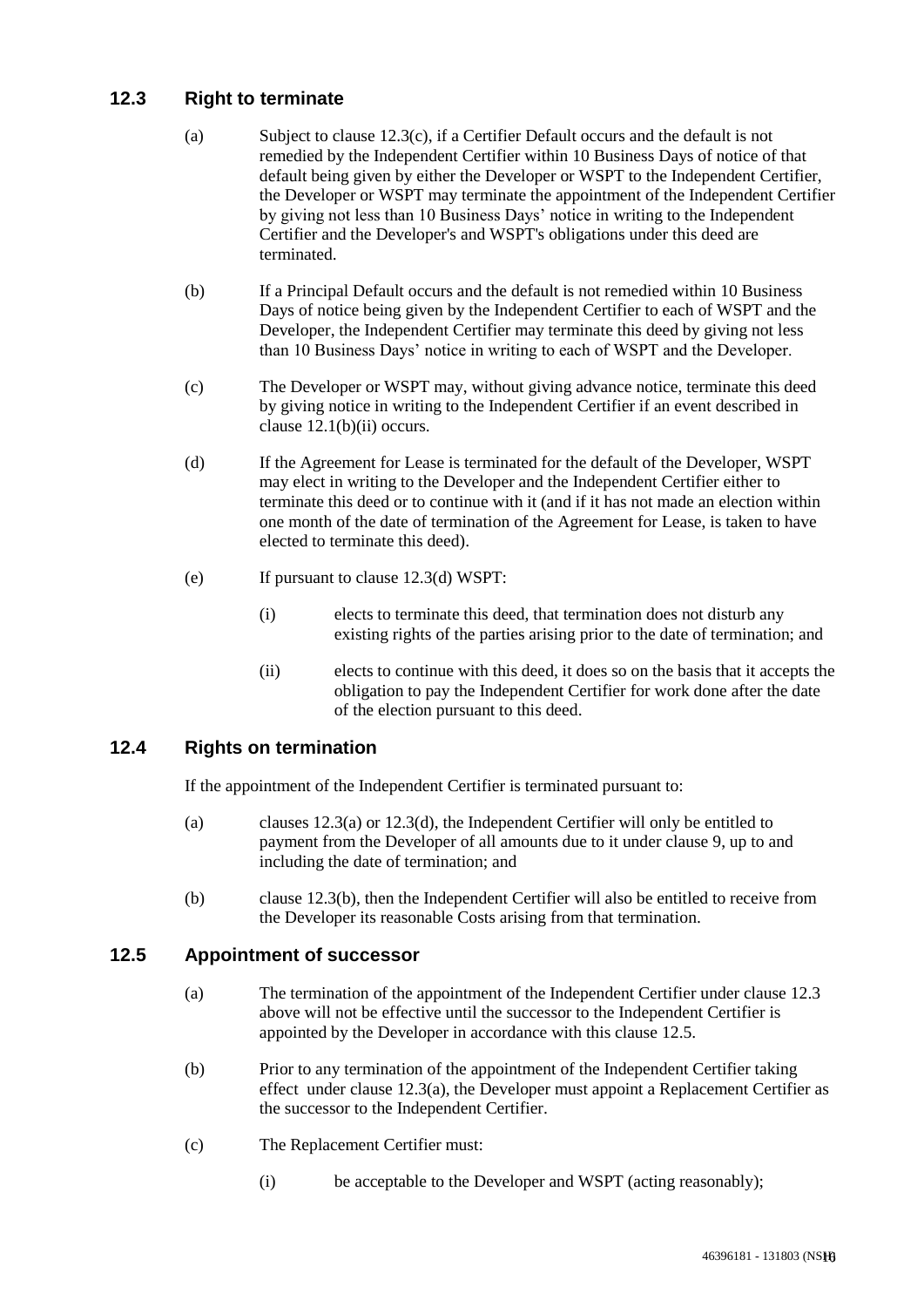- (ii) enter into a deed with the Developer and WSPT in substantially the same terms and conditions as this deed; and
- (iii) is a person who is able, in the reasonable opinion of the Developer and WSPT, to observe the Obligations under this deed.
- (d) The Developer and WSPT agree to enter into the deed with the Replacement Certifier contemplated under clause 12.5(c)(ii).
- (e) In the event that the Developer and WSPT do not agree on the identify of the Replacement Certifier within 5 Business Days of the decision to terminate the appointment of the Independent Certifier, the Replacement Certifier will be such other certifier nominated by the Developer and approved by WSPT in accordance with the Agreement for Lease*.*

#### **12.6 Return of records**

- (a) Within 10 Business Days of the termination of its appointment, the Independent Certifier must:
	- (i) deliver to either WSPT or the Developer (as applicable) or, at the direction of WSPT or the Developer, to the Replacement Certifier, all copies of Transaction Documents, all books, records, plans, specifications and other documents relating to the Obligations or the Development in the possession or control of the Independent Certifier (with the Independent Certifier being entitled to retain copies but only for insurance purposes); and
	- (ii) use its reasonable endeavours to ensure the representative of the Independent Certifier, its agents and sub contractors deliver such material to either WSPT or the Developer or, at the direction of WSPT or the Developer, to the Replacement Certifier. The Independent Certifier may not exercise any lien against any of the documentation referred to in this clause.
- (b) In the event that its appointment is terminated, the Independent Certifier agrees that it will co-operate with and assist the Replacement Certifier to ensure an effective and smooth transition of its duties and obligations under this deed to the Replacement Certifier.

## 13. **Costs**

#### **13.1 What the Independent Certifier agrees to pay**

The Independent Certifier agrees to pay or reimburse the Developer and WSPT on demand for their Costs in making, enforcing and doing anything in connection with this deed, including legal Costs in accordance with any written agreement as to legal Costs or, if no agreement, on whichever is the higher of a full indemnity basis or solicitor or own client basis.

#### **13.2 Payment for WSPT's and the Developer's costs**

WSPT and the Developer each agree to pay for anything that it agrees to do under this deed.

## 14. **Dealing with interests**

Each of the Developer and WSPT may assign or otherwise deal with its rights under this deed in any way it considers appropriate. If the Developer or WSPT do this, the Independent Certifier may not claim against any assignee (or any other person who has an interest in this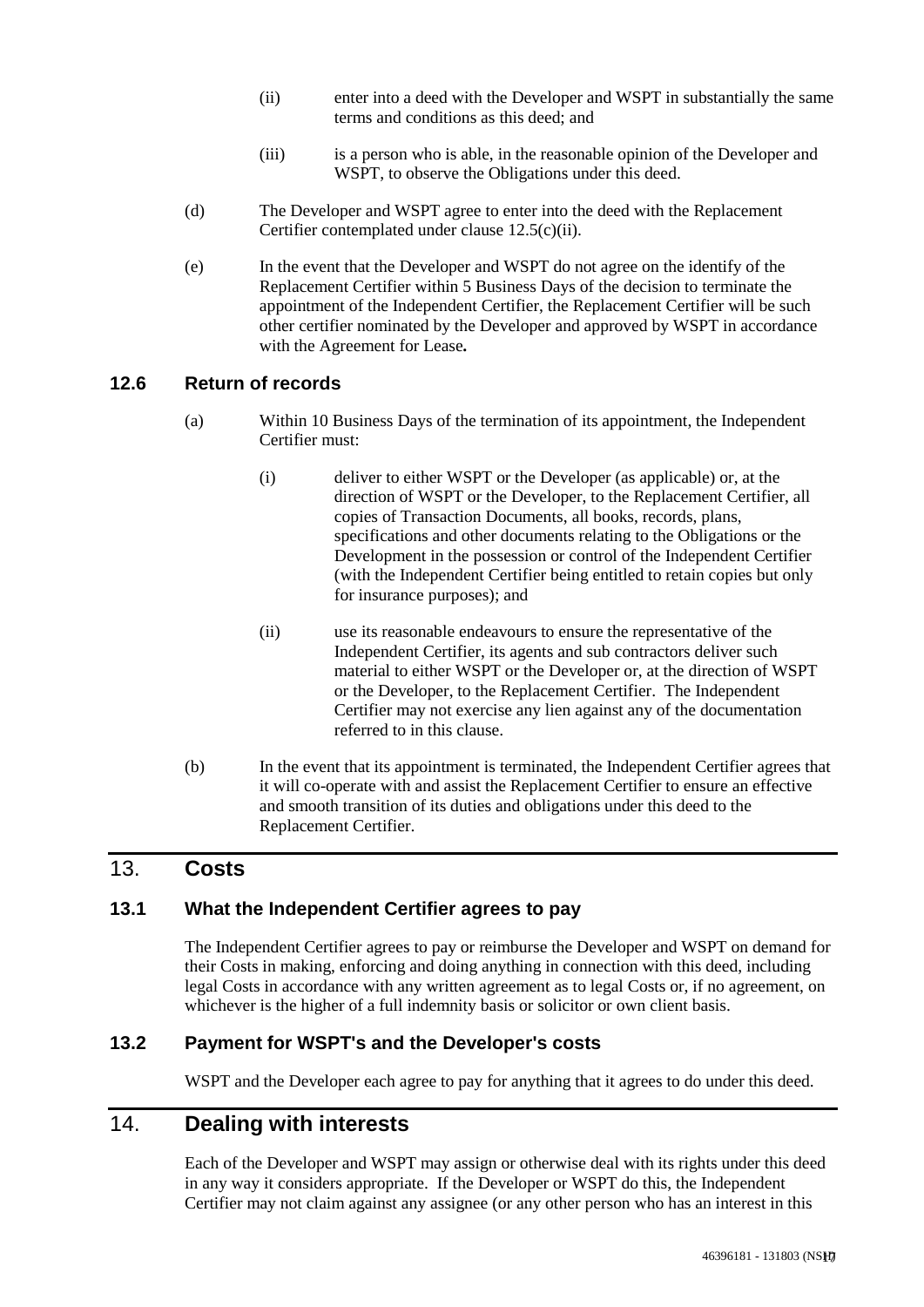deed) any right of set-off or other rights the Independent Certifier has against the Developer or WSPT.

# 15. **No assignment by Independent Certifier**

Without the prior written consent of the Developer and WSPT, the Independent Certifier may not:

- (a) assign, deal with or part with possession of any interest in this deed or rights or benefits in connection with this deed; or
- (b) create or allow to come into existence any Encumbrance which affects the interests of the Independent Certifier under this deed.

## 16. **Notices**

#### **16.1 Form**

Unless expressly stated otherwise in the Transaction Document, all notices, certificates, consents, approvals, waivers and other communications in connection with a Transaction Document must be in writing, signed by an Authorised Officer of the sender and marked for attention as set out below or, if the recipient has notified otherwise, then marked for attention in the way last notified:

| <b>WSPT</b>      |                                                   |  |  |  |
|------------------|---------------------------------------------------|--|--|--|
| Name:            | Western Sydney Parklands Trust                    |  |  |  |
| Address:         | Level 7, 10 Valentine Avenue, Parramatta NSW 2150 |  |  |  |
| Telephone No:    |                                                   |  |  |  |
| Facsimile No:    | $(02)$ 9895 7580                                  |  |  |  |
| Attention:       | Suellen Fitzgerald                                |  |  |  |
| <b>Developer</b> |                                                   |  |  |  |
| Name:            | Sydney Zoo Pty Limited                            |  |  |  |
| Address:         |                                                   |  |  |  |
| Facsimile No:    |                                                   |  |  |  |
| Attention:       | Jake Burgess                                      |  |  |  |
| Facsimile No:    |                                                   |  |  |  |
| Attention:       |                                                   |  |  |  |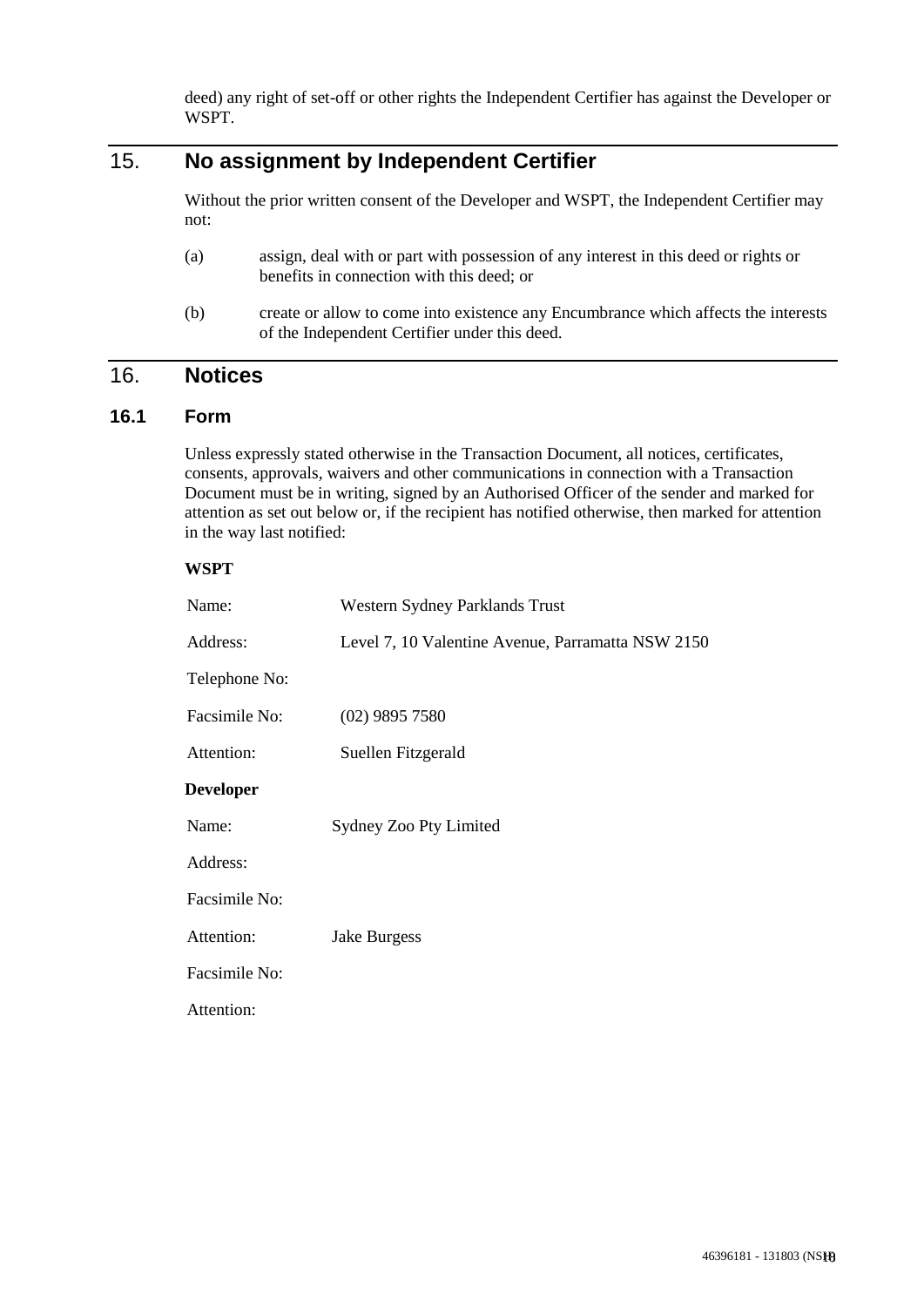#### **Independent Certifier**

Name:

Address:

Telephone No:

Facsimile No:

Attention:

#### **16.2 Delivery**

Notices must be:

- (a) left at the addresses referred to in clause 16.1; or
- (b) sent by prepaid post (airmail, if appropriate) to the addresses referred to in clause 16.1; or
- (c) sent by fax to the fax number referred to in clause 16.1.

However, if the intended recipient has notified a changed postal address or changed fax number, then the communication must be to that address or number.

#### **16.3 When effective**

Notices take effect from the time they are received unless a later time is specified in them.

## **16.4 Receipt - postal**

If sent by post, notices are taken to be received 3 Business Days after posting (or 5 Business Days after posting if sent to or from a place outside Australia).

#### **16.5 Receipt - fax**

If notices are sent by fax, they are taken to be received at the time shown in the transmission report as the time that the whole fax was sent.

#### **16.6 Waiver of notice period**

WSPT may waive a period of notice required to be given by the Developer under this deed.

## 17. **General**

#### **17.1 Prompt performance**

If this deed specifies when the Independent Certifier agrees to perform an obligation, the Independent Certifier agrees to perform it by the time specified. The Independent Certifier agrees to perform all other obligations promptly.

#### **17.2 Consents**

The Independent Certifier agrees to comply with all conditions in any consent the Developer or WSPT give in connection with this deed.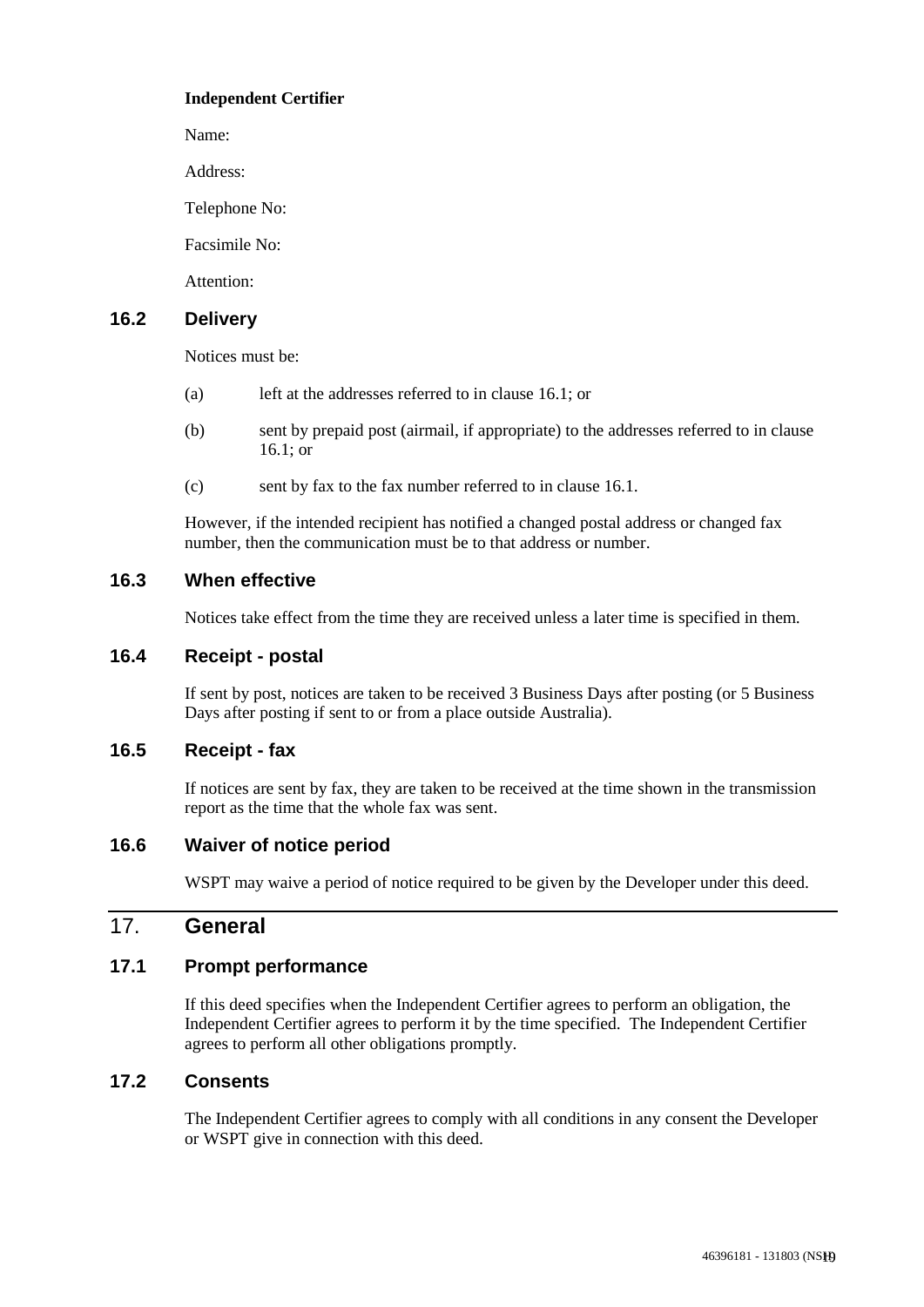#### **17.3 Certificates**

The Developer or WSPT may give the Independent Certifier a certificate about an amount payable or other matter in connection with this deed. The certificate is sufficient evidence of the amount or matter, unless it is proved to be incorrect.

#### **17.4 Set-off**

The Developer or WSPT may set off any amount due for payment by the Developer or WSPT to the Independent Certifier against any amount due for payment by the Independent Certifier to the Developer or WSPT under this deed.

#### **17.5 Discretion in exercising rights**

The Developer and WSPT may exercise a right or remedy or give or refuse its consent in any way it considers appropriate (including by imposing conditions), unless this deed expressly states otherwise.

#### **17.6 Partial exercising of rights**

If the Developer or WSPT do not exercise a right or remedy fully or at a given time, the Developer or WSPT may still exercise it later.

#### **17.7 No liability for loss**

The Developer and WSPT are not liable for loss caused by the exercise or attempted exercise of, failure to exercise, or delay in exercising, a right or remedy except to the extent of any negligence or fraud by either the Developer or WSPT.

#### **17.8 Conflict of interest**

The Developer's and WSPT's rights and remedies under this deed may be exercised even if this involves a conflict of duty or the Developer and WSPT have a personal interest in their exercise.

#### **17.9 Remedies cumulative**

The Developer's and WSPT's rights and remedies under this deed are in addition to other rights and remedies given by law independently of this deed.

#### **17.10 Other Encumbrances or judgments**

- (a) This deed does not merge with or adversely affect, and is not adversely affected by, any of the following:
	- (i) any encumbrance or other right or remedy to which the Developer or WSPT are entitled; or
	- (ii) a judgment which the Developer or WSPT obtain against the Independent Certifier in connection with this deed.
- (b) Notwithstanding clause 17.10(a), the Developer or WSPT may still exercise their rights under this deed as well as under the judgment, the encumbrance or the right or remedy.

#### **17.11 Inconsistent law**

To the extent permitted by any law, this deed prevails to the extent it is inconsistent with any law.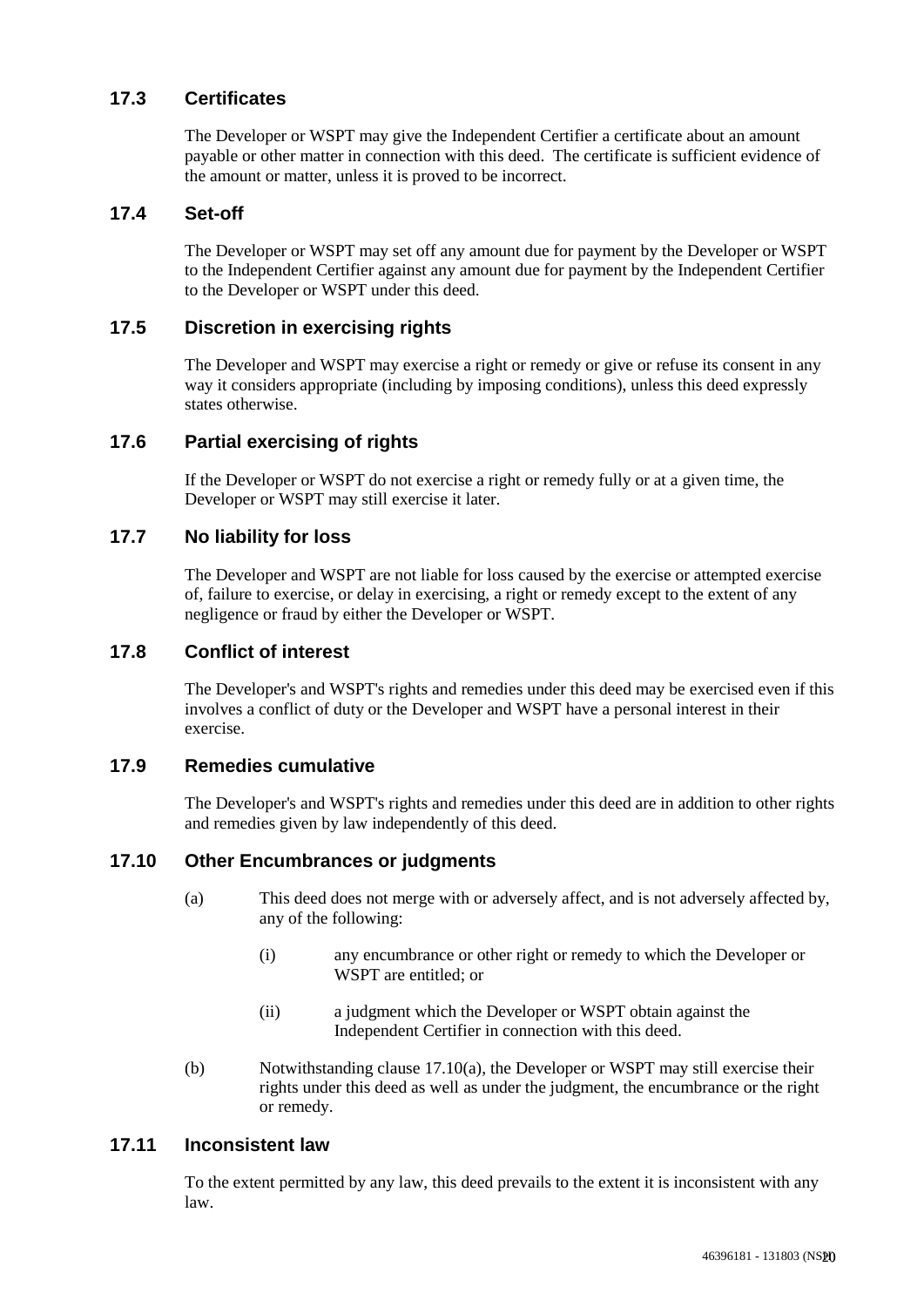## **17.12 Supervening legislation**

Any present or future legislation which operates to vary the obligations of the Independent Certifier in connection with this deed with the result that the Developer's or WSPT's rights, powers or remedies are adversely affected (including by way of delay or postponement) are excluded except to the extent that its exclusion is prohibited or rendered ineffective by law.

#### **17.13 Variation and waiver**

Unless this deed expressly states otherwise, a provision of this deed, or right created under it, may not be waived or varied except in writing signed by the party or parties to be bound.

#### **17.14 Confidentiality**

Each party agrees not to disclose information provided by any other party that is not publicly available except:

- (a) in connection with any person exercising rights or dealing with rights or obligations under this deed (including in connection with preparatory steps such as negotiating with any potential assignee of the Developer's or WSPT's rights or other person who is considering contracting with the Developer and WSPT in connection with this deed);
- (b) to officers, employees, legal and other advisers and auditors of the Developer and WSPT or the Independent Certifier or its officers, employees, legal and other advisors and auditors;
- (c) to any party to this deed or any Related Entity of any party to this deed, provided the recipient agrees to act consistently with this clause;
- (d) with the consent of the party who provided the information (such consent not to be unreasonably withheld); or
- (e) as required by any law or any Transaction Document.

Each party consents to disclosures made in accordance with this clause.

#### **17.15 Further steps**

The Independent Certifier agrees to do anything the Developer or WSPT ask (such as obtaining consents, signing and producing documents, producing receipts and getting documents completed and signed):

- (a) to bind the Independent Certifier and any other person intended to be bound under this deed; or
- (b) to show whether the Independent Certifier is complying with this deed.

#### **17.16 Each signatory bound**

This deed binds each person who signs as a party described in this deed even if another person who was intended to sign does not sign it or is not bound by it.

#### **17.17 Counterparts**

This deed may consist of a number of copies, each signed by one or more parties to this deed. If so, the signed copies are treated as making up the one document.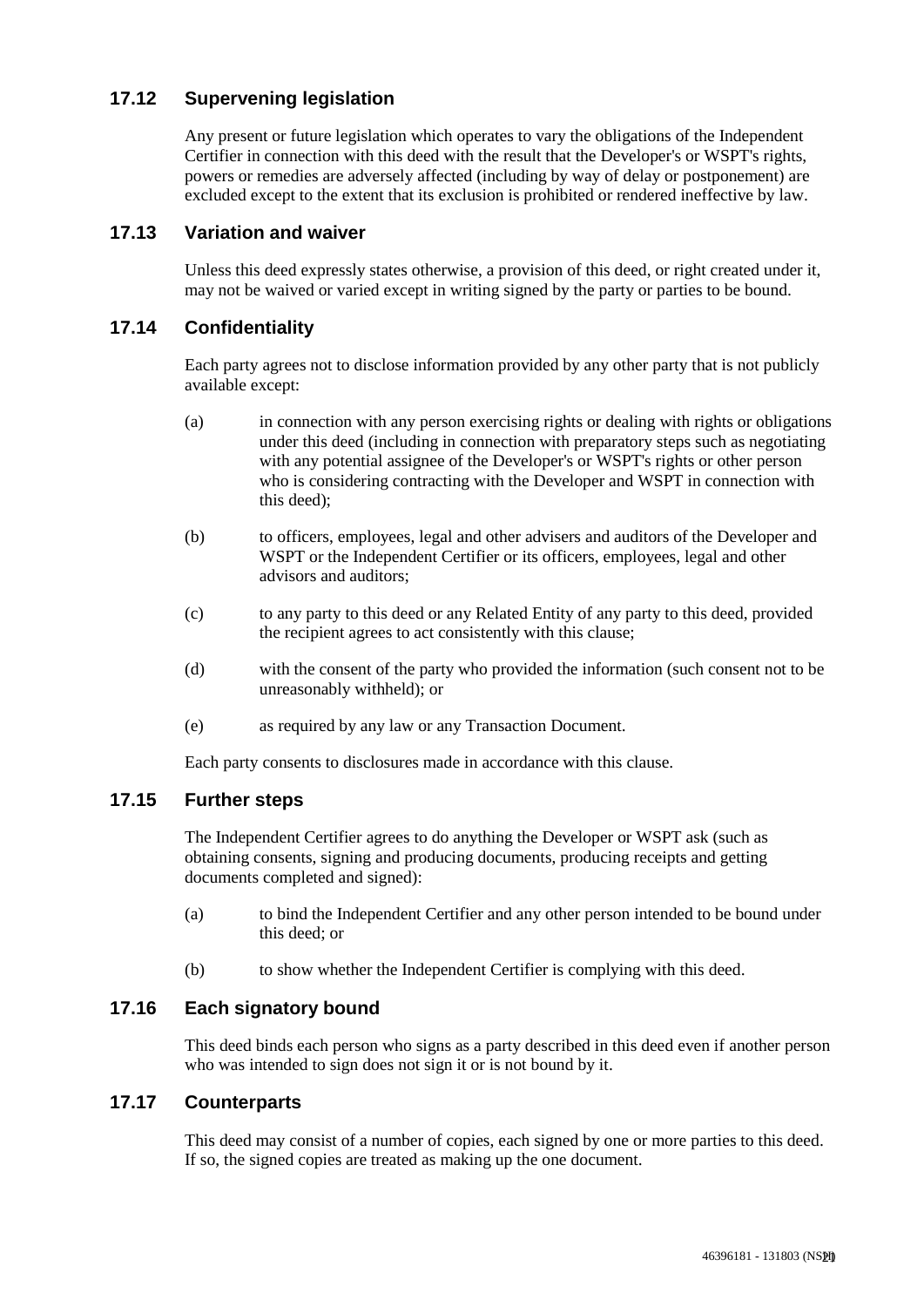#### **17.18 Inconsistency**

To the extent that there is any inconsistency between the terms of this deed and the terms of the Agreement for Lease, the terms of the Agreement for Lease will prevail.

#### **17.19 Applicable Law**

This deed is governed by the Law in force in New South Wales. The Independent Certifier, the Developer and WSPT submit to the non-exclusive jurisdiction of the courts of New South Wales.

## 18. **GST**

#### **18.1 Definitions and interpretation**

In this clause 18:

"**Agreed Price**" means the amount the Recipient is required to pay under any provision of this deed (except this clause 18) for a supply or so far as the consideration for the supply is not expressed as an amount of money, the GST exclusive market value of that consideration;

"**Recipient**" means a party who provides or is liable to provide consideration under this deed for a supply; and

"**Supplier**" means a party who makes a supply whether as agent or otherwise, and unless the context indicates a contrary intention:

- (a) a reference to a supply is a supply under this deed; and
- (b) words and phrases used that are also used in the *A New Tax System (Goods and Services Tax) Act* 1999 have the same meaning as in that Act.

#### **18.2 Payment**

Despite the other provisions of this deed, if the Supplier is or becomes liable to pay GST in respect of any supply:

- (a) the Agreed Price for that supply is exclusive of GST;
- (b) the Recipient must pay an additional amount for GST, as reasonably calculated by the Supplier, at the same time and in the same way as the Recipient must pay the Agreed Price; and
- (c) the Supplier must issue a tax invoice to the Recipient in respect of that supply within 10 Business Days after the Supplier receives a payment in respect of that supply.

#### **18.3 Reimbursements**

Subject to clause 18.2, if the Recipient must reimburse the Supplier for any amount paid by the Supplier to a third person, the Recipient must reimburse the Supplier that amount less the amount of any input tax credits the Supplier is entitled to in respect of any acquisition to which that amount relates.

#### **18.4 Variation**

If the amount the Supplier recovers from the Recipient on account of GST on a supply differs for any reason from the amount of GST paid or payable by the Supplier on that supply, then the Recipient must pay to the Supplier on demand (or the Supplier must credit the Recipient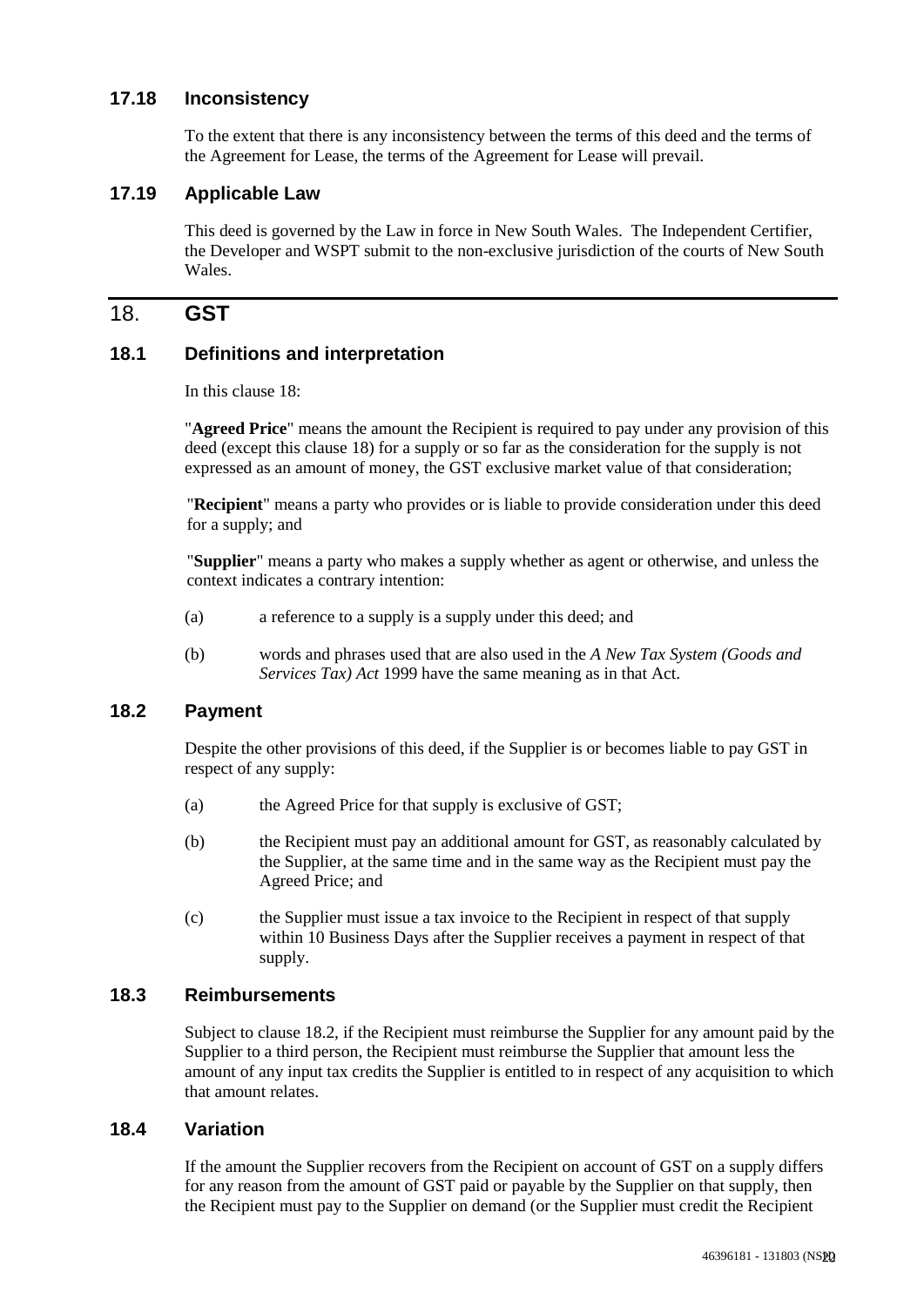with) the amount of that difference. If any adjustment event occurs in relation to a supply, the Supplier must give the Recipient an adjustment note within 10 Business Days after the date of the adjustment event.

#### **18.5 Penalties**

If the Recipient does not comply with its obligations under this deed or with its obligations under the GST law in connection with this deed and because of this the Supplier becomes subject to penalties or interest for late payment of GST, then the Recipient must pay the Supplier on demand an amount equal to the amount of the penalties and interest.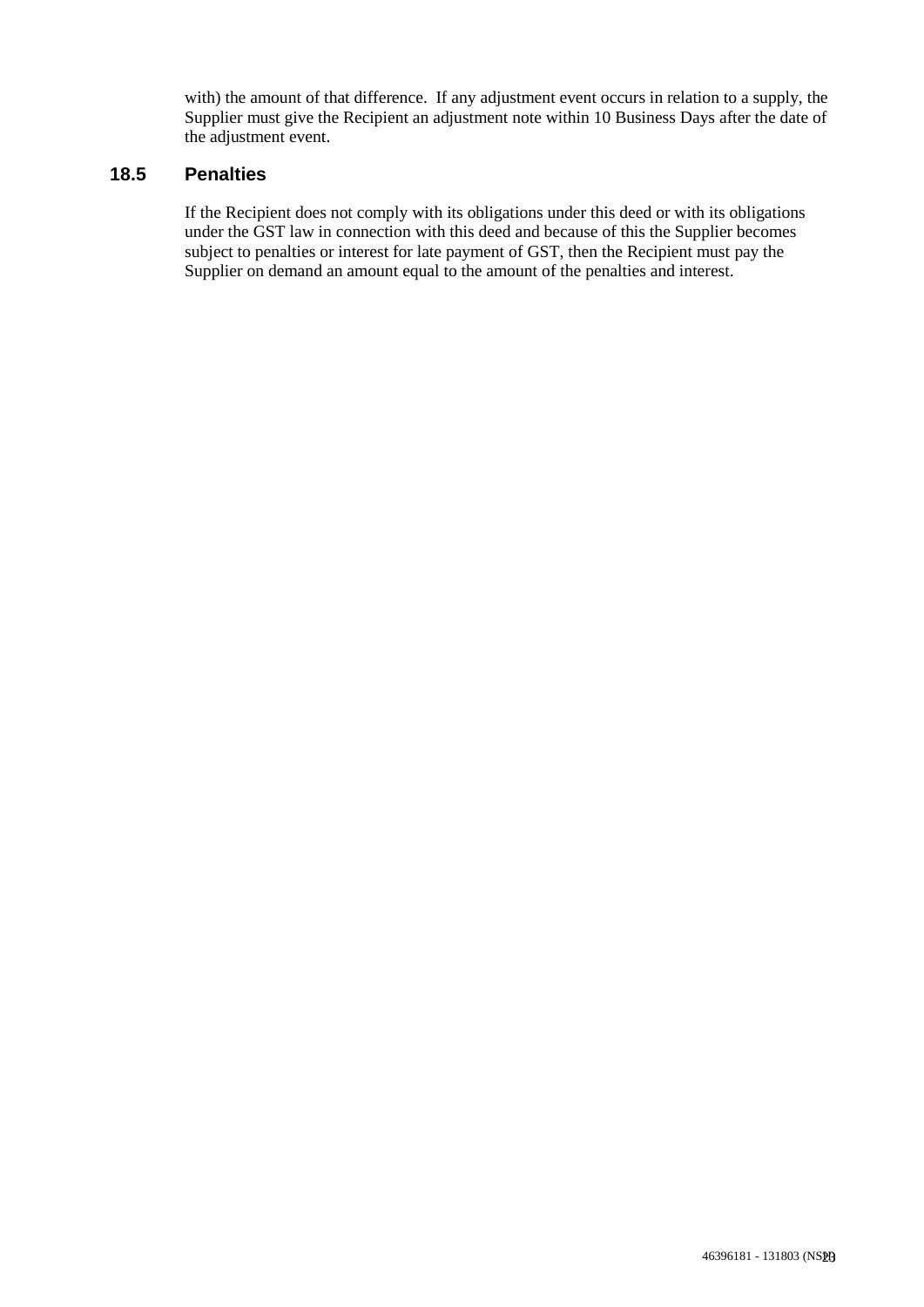Schedule 1

Insurances (clause 11)

# 1. **Third Party Legal Liability**

**Coverage:** The legal liabilities of the Independent Certifier, the Developer and WSPT and their employees and agents to third parties for bodily injury and property damage and resulting loss of use arising from the or in connection with the Independent Certifier's Obligations under this deed and as other obligations under the Transaction Documents.

The policy must permit the making of claims both during and at any time after the expiration of the Insurance Term.

**Insurance Term:** From the date of this deed until the issue of the Final Certificate.

**Limit:** A minimum of \$50,000,000 for any one occurrence, (unlimited in any period of insurance) arising out of or in the course of or caused by the execution of the Works.

# 2. **Professional Indemnity**

**Coverage:** The professional activities and duties of the Independent Certifier and its employees and agents in respect of its Obligations.

The policy must permit the making of claims both during and at any time after the expiration of the Insurance Term.

**Insurance Term:** From the date of this deed until 6 years from the issue of the Final Certificate.

Limit: A minimum of \$20,000,000 for any one occurrence and in the aggregate subject to an automatic reinstatement.

# 3. **Workers' Compensation Insurance**

**Coverage:** A suitable policy against any liability, loss, claim, demand, suit or proceeding, Costs and expenses arising at common law or under any statute (including the *Workers Compensation Act* 1987 (NSW)) or other legislative provision relating to workers compensation, as a result of personal injury or death of any person employed or taken to be employed by the Independent Certifier.

**Insurance Term:** From the date of this deed until the issue of the Final Certificate.

## 4. **Other Insurances**

Such other insurances as may be reasonably required by both of the Developer and WSPT from time to time which are obtainable with a reasonable premium (having regard to the nature of the risk to be insured against).

**Insurance Term:** From the date of this deed until the issue of the Final Certificate.